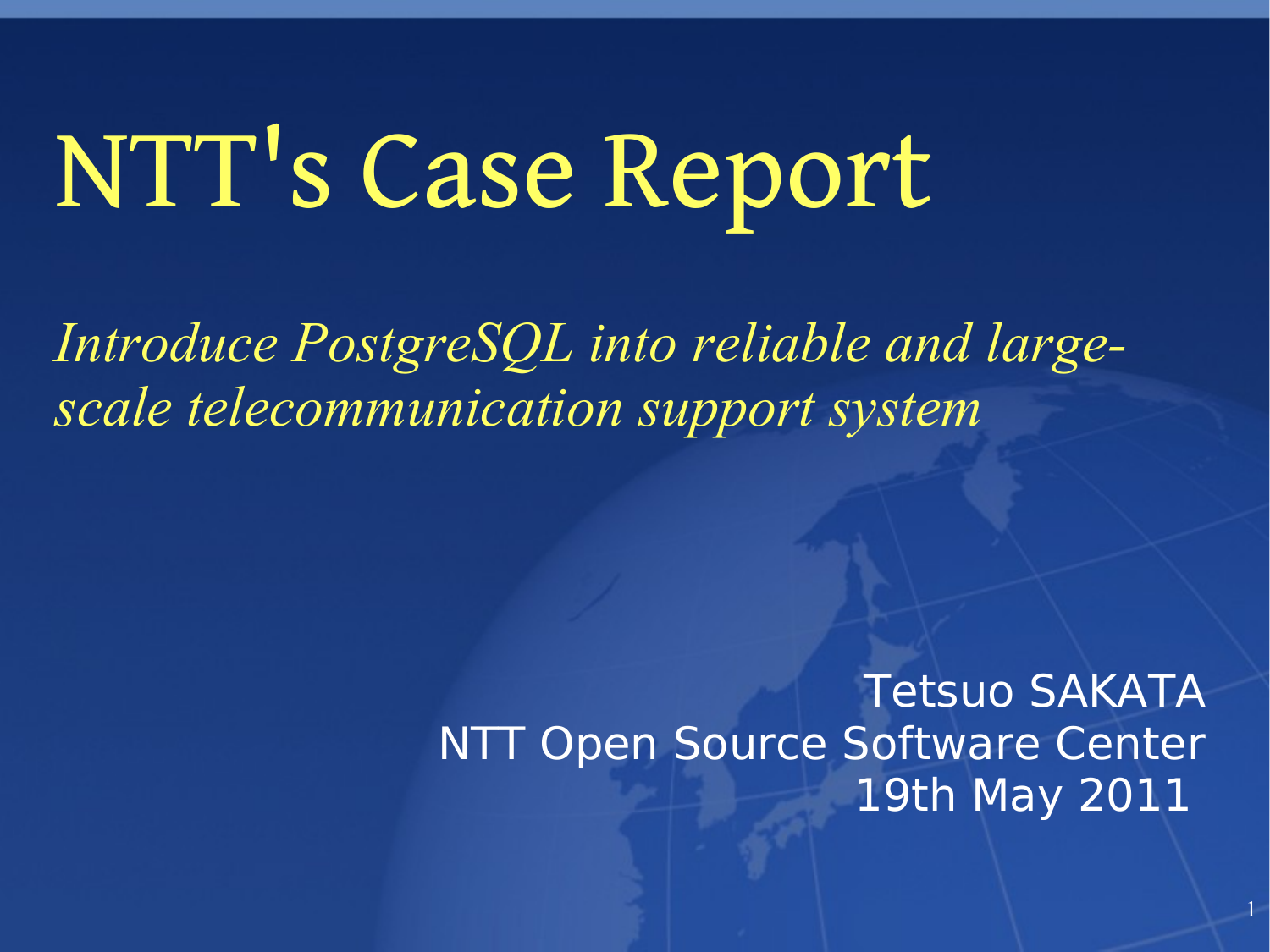## Agenda

- **Introduce ourselves**
- Understand Needs
- Evaluation
- Development
- **Technical supports**
- NTT Cases
- **Expectation**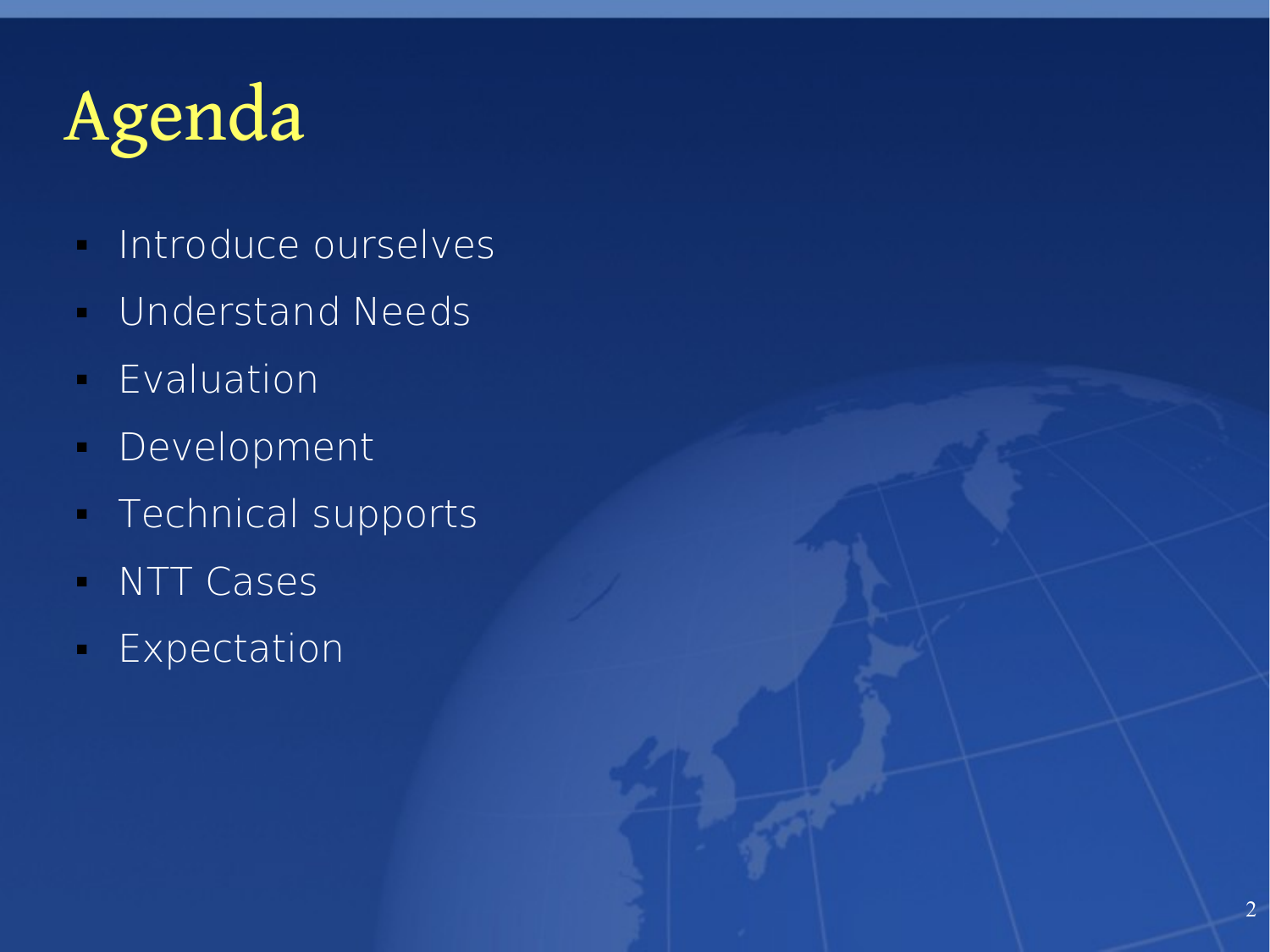## Introduce myself

- Name: Tetsuo SAKATA
- Job: Software engineer / manager at NTT OSS center.
- Community
	- director of JPUG (Japan PostgreSQL User Group)

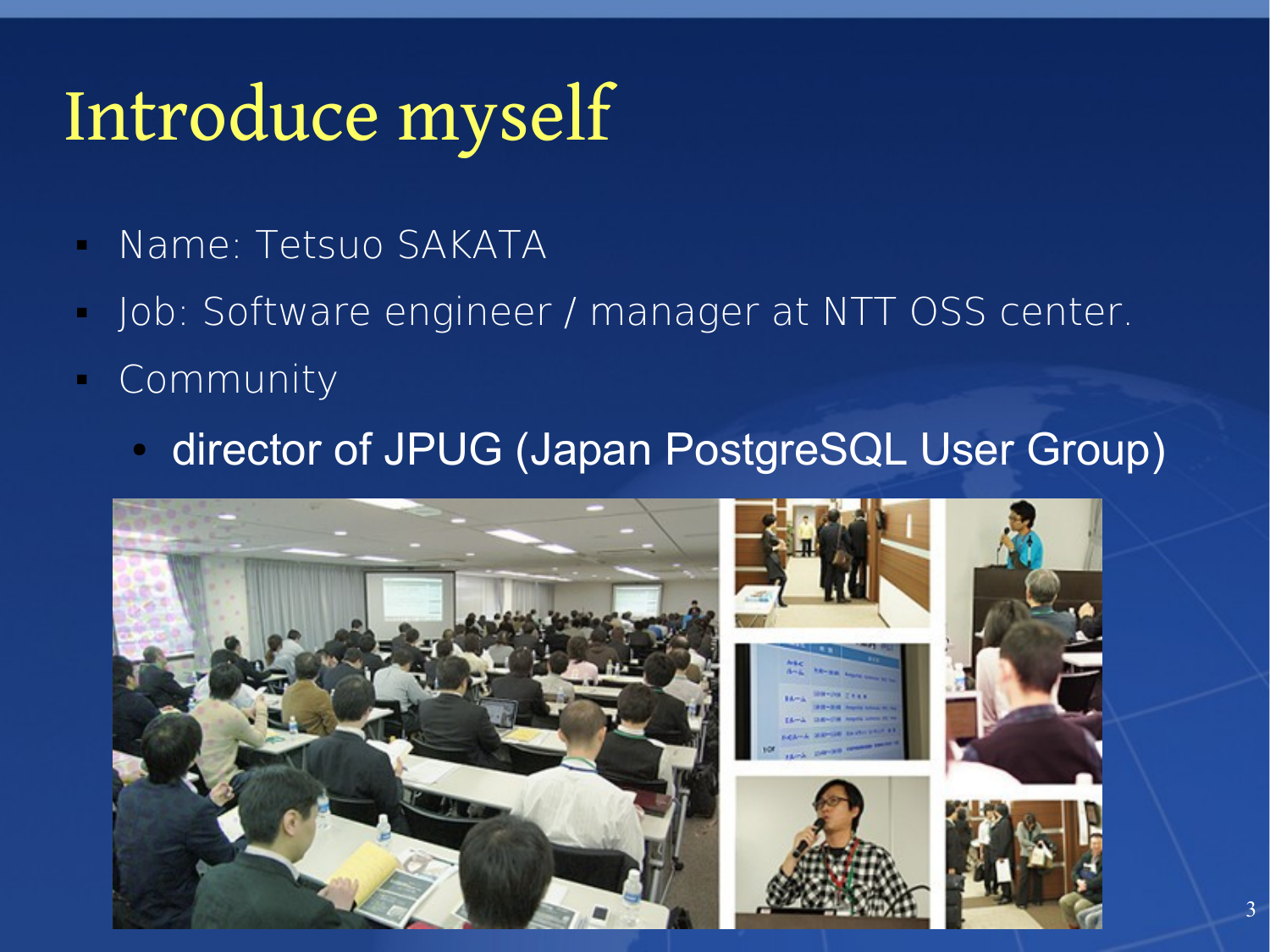### Introduce NTT

- **Nippon Telegram and Telephone Group profile** 
	- Revenue: 10.2 trillion yen (\$113 billion)
		- Second largest telecommunication company.
	- Number of employees: 200,000.
	- Businesses
		- Number of Consolidated Subsidiaries: 536
		- Telecommunication
			- Subscribers: 93 million (incl. regional, long distance, mobile)
		- System Integration
			- Large company and government systems
		- Others
			- Construction, hospital, publishing, florists etc.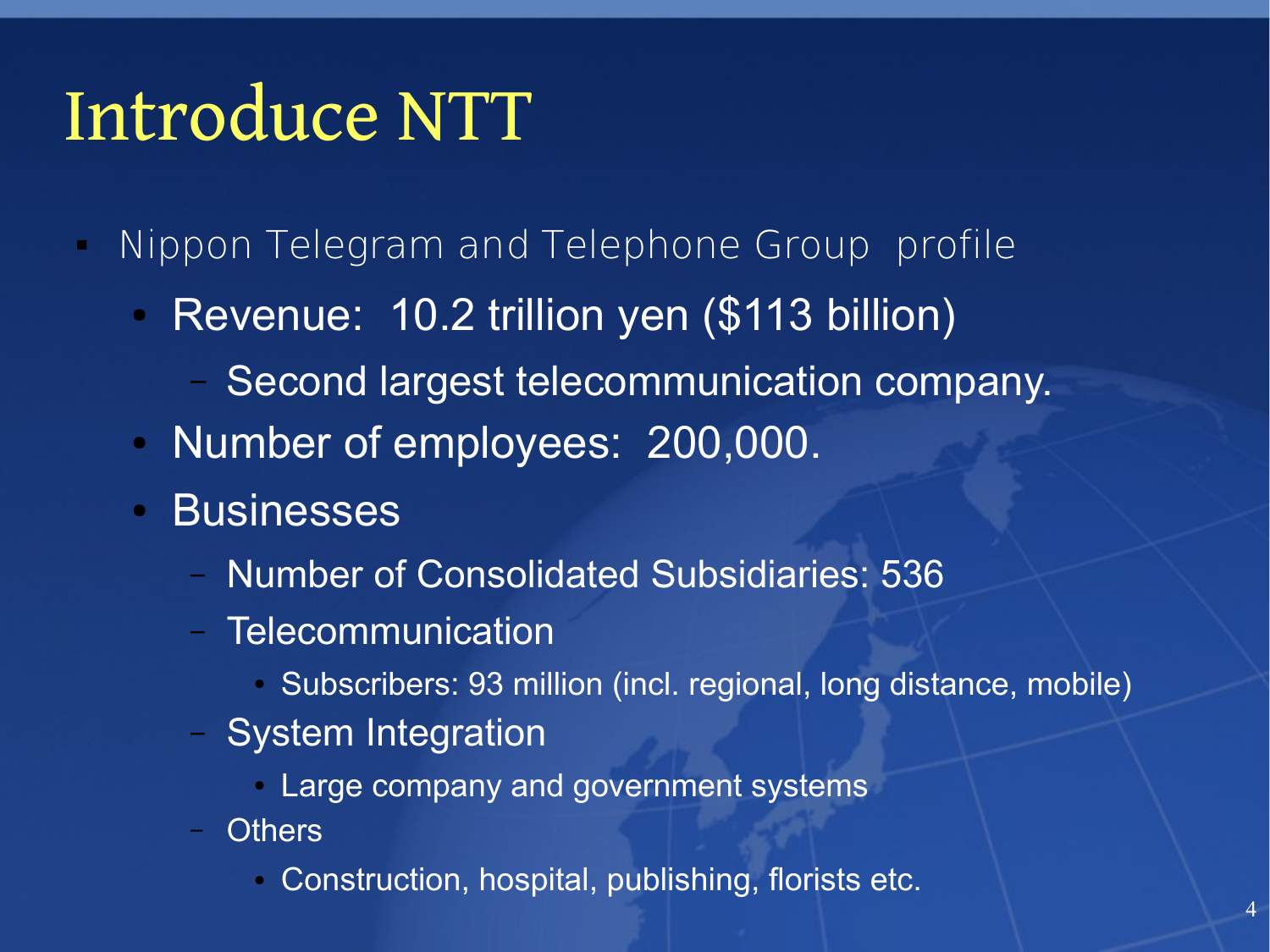## Character of NTT system

- Telecommunication operation system (OpS)
	- Large-scale
		- Each DB is large (e.g. 100GB) and some communicate each other.
	- High availability and reliability
		- telephone system is available more than 99.999%.
	- Long-lived
		- Expected lifetime is 7 year's
- **Issues** 
	- Proprietary DBMS are widely used.
		- High-cost, supports are short
		- Vendor lock-in.

OSS are expected to solve these issues.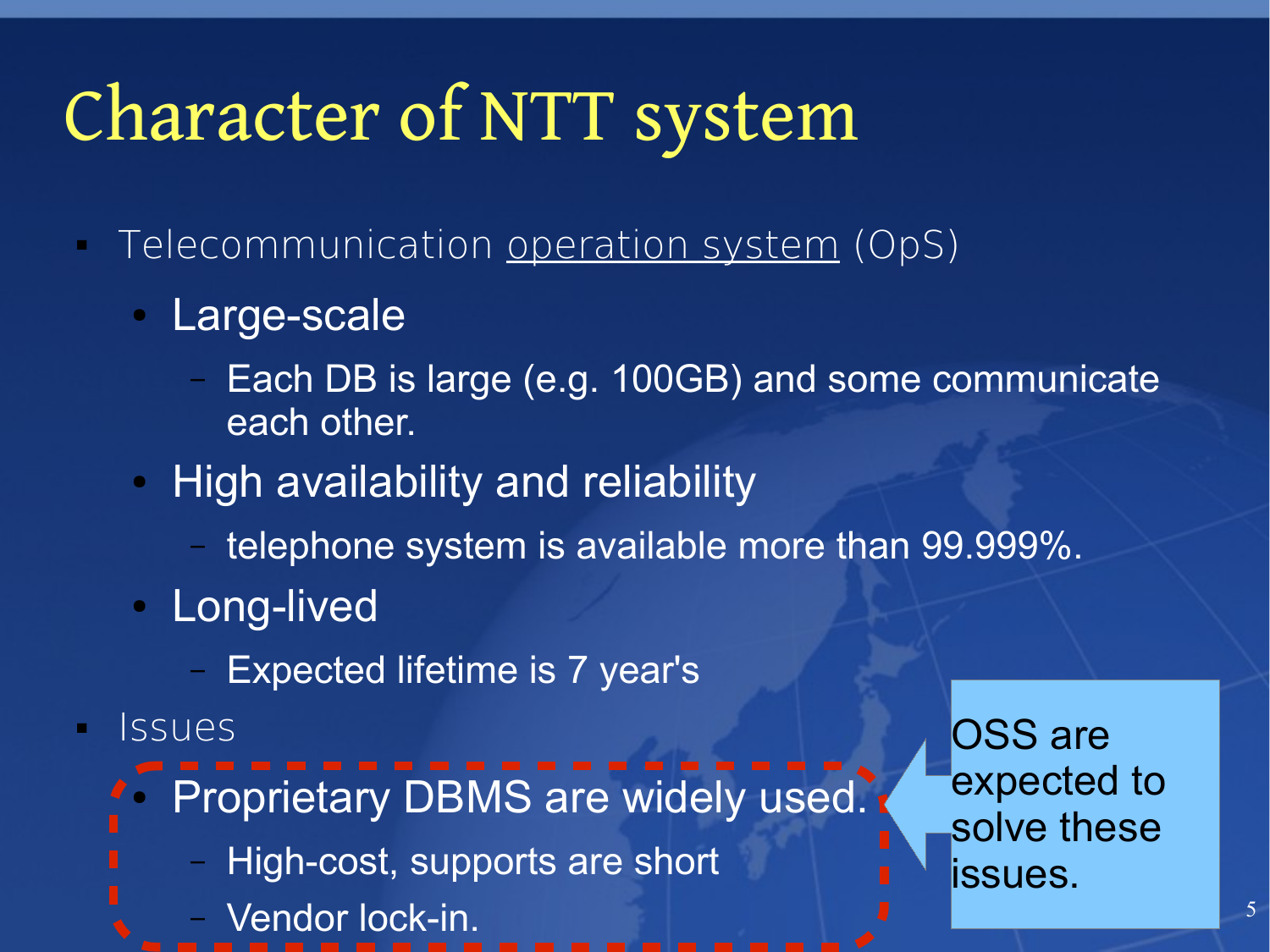## Introduce Open Source Software **Center**

- Mission:
	- Reduce TCO with OSS; replacing proprietary software
		- Support NTT Group companies' OSS usage
			- Q and A
			- Consultation
		- Develop / improve OSS
	- Center of OSS competence in NTT Group.
- Established in Apr. 2006.
- Location: Shinagawa Tokyo.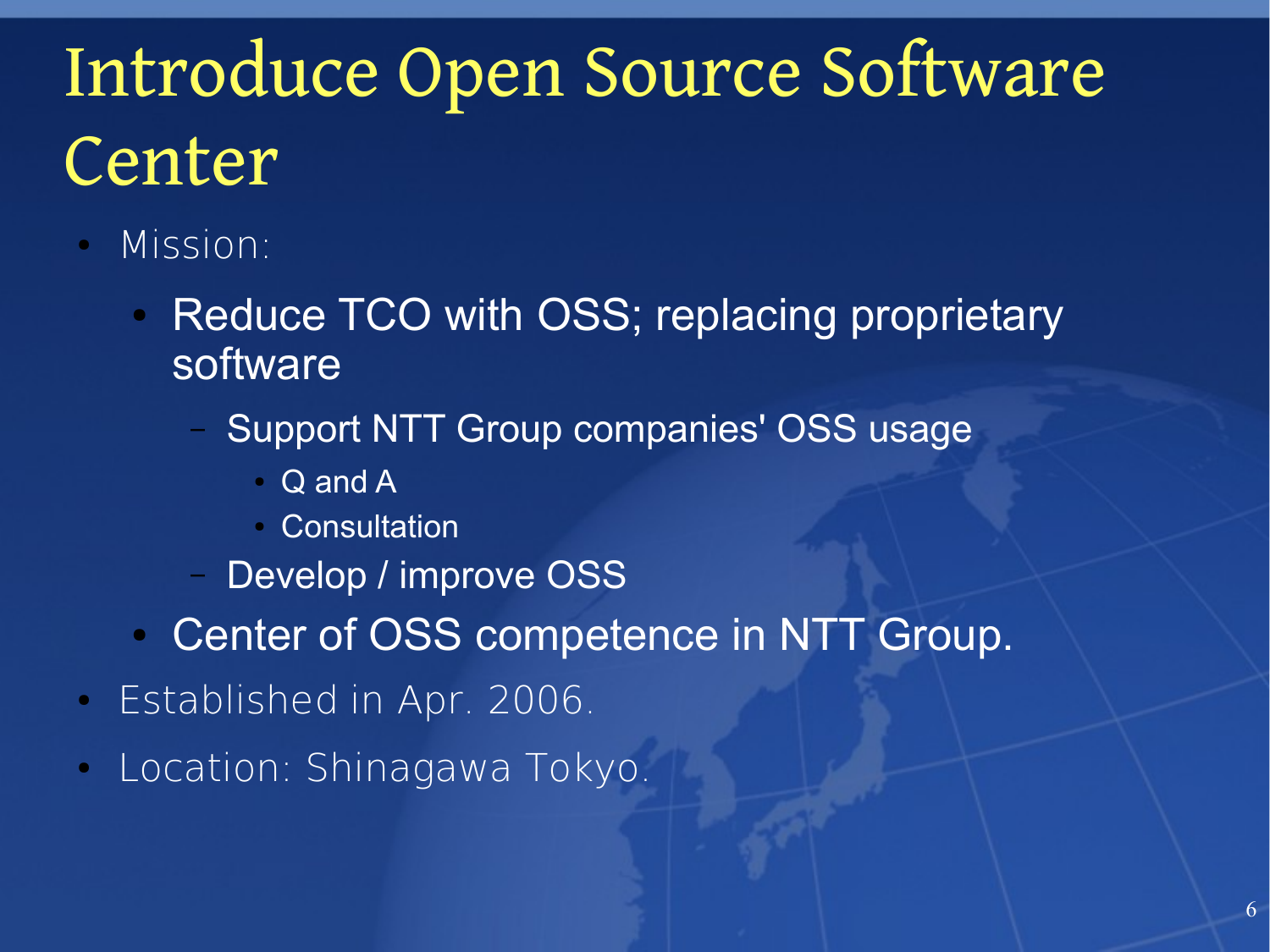Understand user needs; *How to introduce PostgreSQL?*

- **Information on performance** 
	- Show good and stable performance
	- Availability/reliability
		- downtime to recovery (e.g. 5' for five-9s)
	- To prepare equipment (HDDs, CPUs etc.)
- **Operation capability** 
	- compatibility with other operation tools
	- Usability
- **Improve performance and usability**
- **Technical support**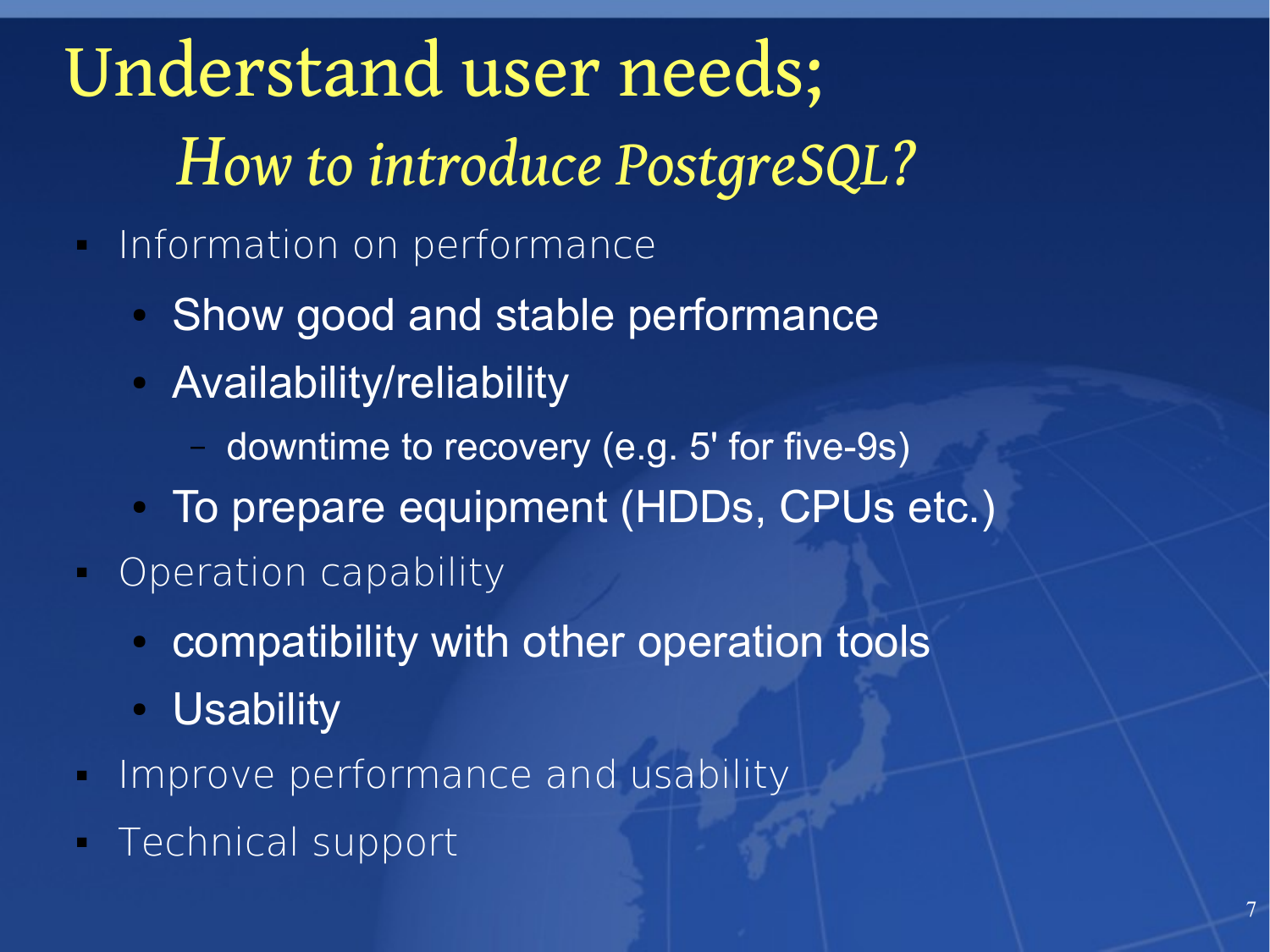#### OSSC's Activities

**Input, Activity, Output and Target** 

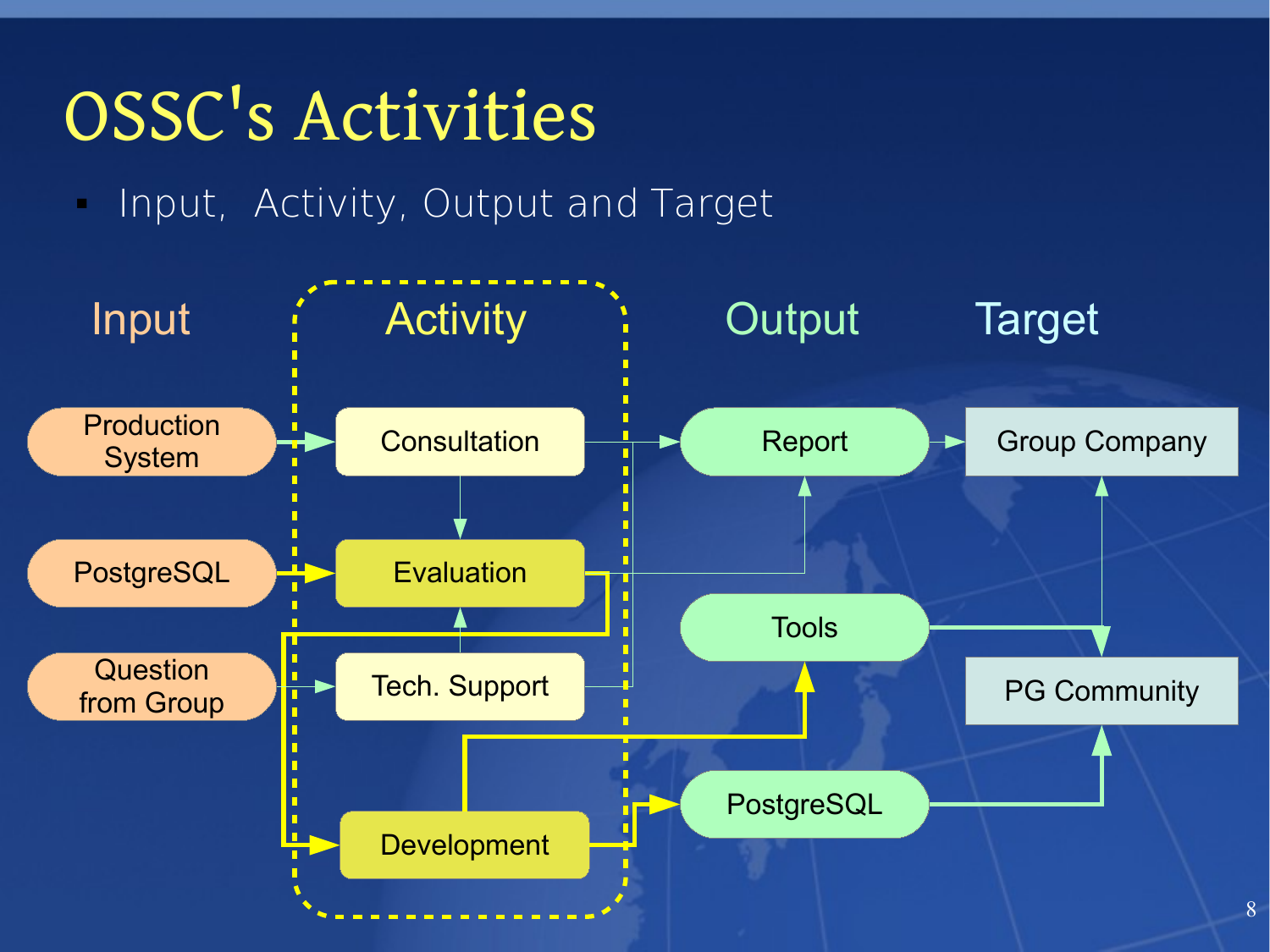#### Evaluations

- What characters to know?
	- Most systems are OLTP not OLAP
	- Types of Transactions; read/write intensive
- **TPC C and TPC W models are used** 
	- C model (DBT-2): write, I/O intensive
	- W model (DBT-1): read, CPU intensive
	- Other models: pgbench, DBT-3
- Thru-put and stability
	- Peak performance test (3Hr. Workload > 90%)
		- CPU scalability evaluated.
	- Long-run test (72Hr. 70% workload)
		- observe stability during vacuum and checkpoint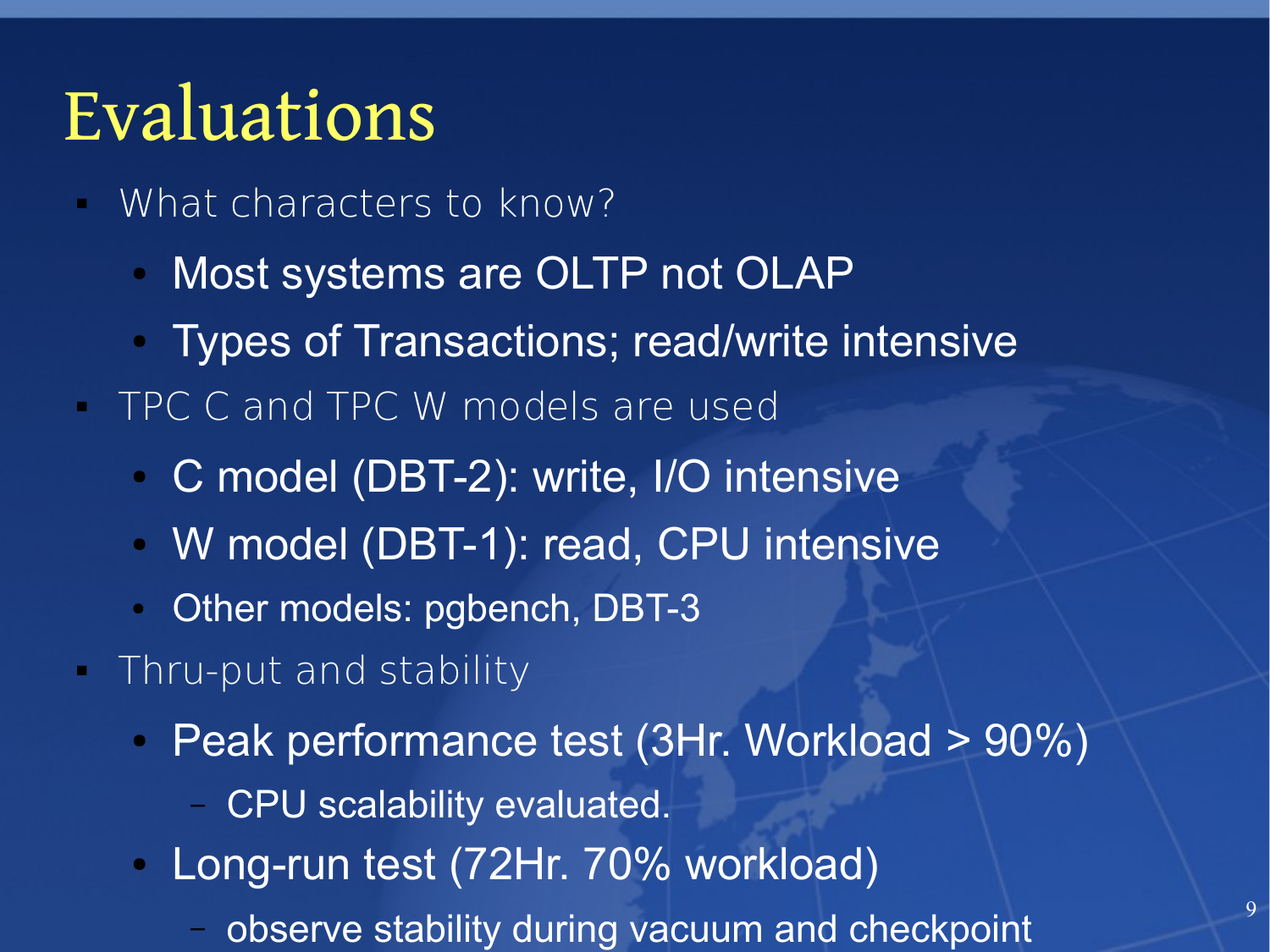## Results on through put

- Results of PostgreSQL and other DBMS.
	- Help adapting PostgreSQL for production systems having particular population and frequent requests.

|                                      | 8.2            | 8.3            |
|--------------------------------------|----------------|----------------|
| <b>TPC-W WIPS</b><br>rd:wrt = $8:2$  | <b>1700tps</b> | 2100tps        |
| <b>TPC-W WIPSo</b><br>rd:wrt = $5:5$ | <b>1100tps</b> | <b>2100tps</b> |
| TPC-C<br>rd:wrt = $1:9$              | 123tps         | 165tps         |

Equiments used for evaluations; [TPC-W] Server: HP DL380G5 (Xeon 5160 3GHe, 12GB memory), Storage HP MSA500 [TPC-C] Server: DL580G4(Xeon DC 3.4 GHz 4 core, 24GB memory), Storage HP MSA 1000 [OS] Redhat Enterprise Linux 5 update 1 Values are gotten from 48 hours execution and displayed in average.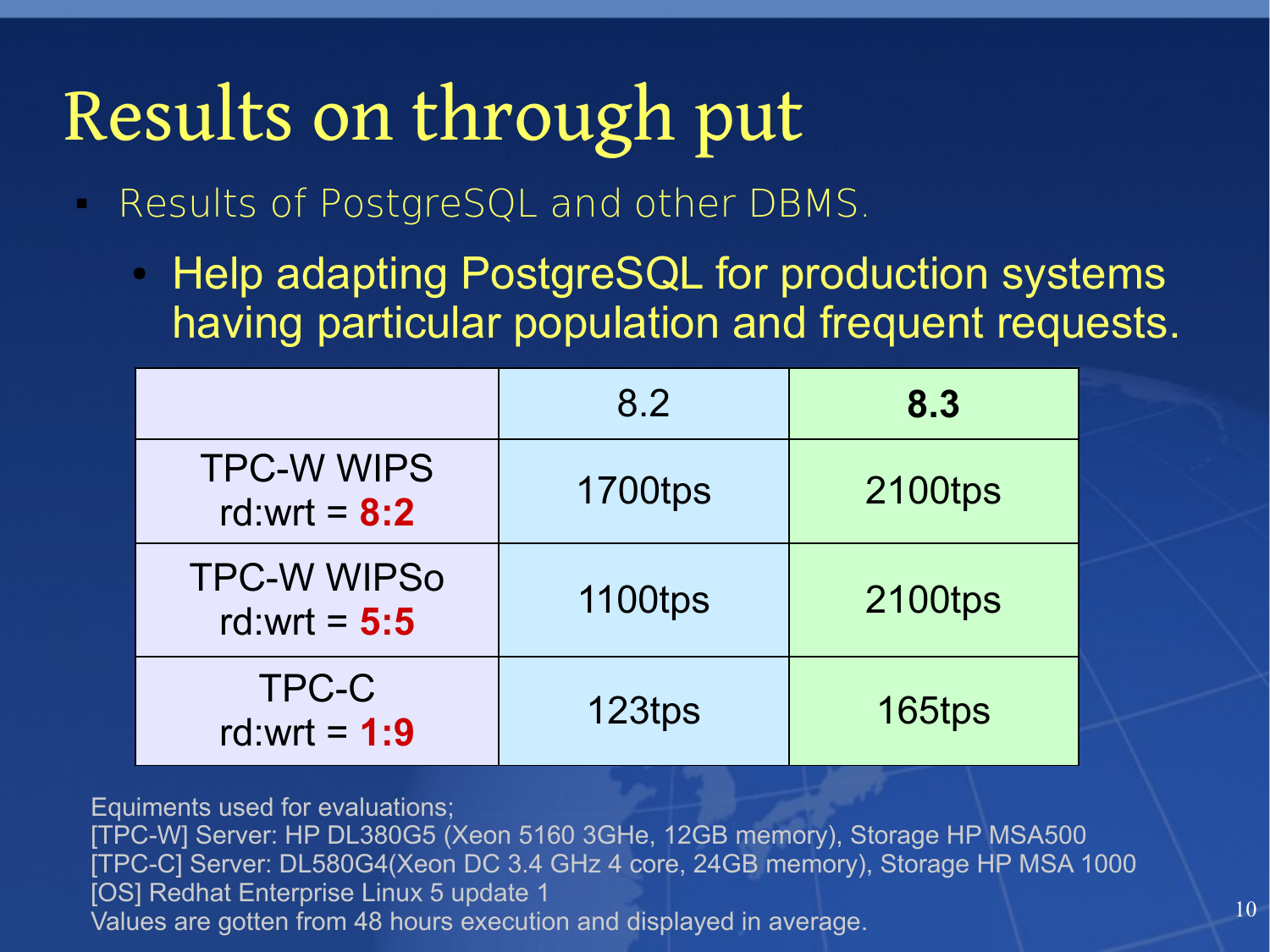### Results on CPU scalability

- **Many cores CPU be commodity** 
	- 4-8 for middle-scale, 32 for large-scale.
	- Good scalability up to 8 cores for 8.3 and after.



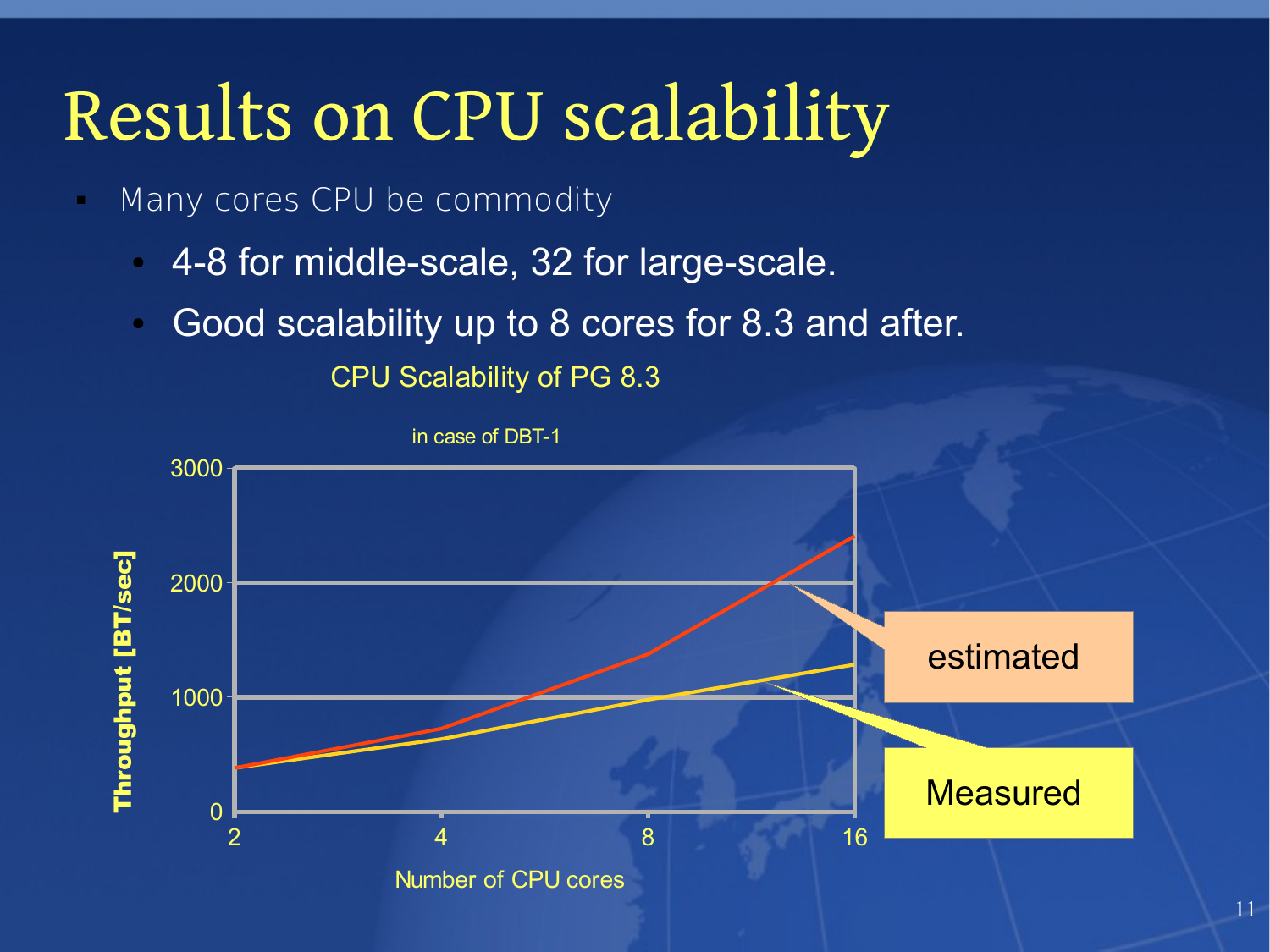## Results on through put

- Show the results on PostgreSQL and other DBMS.
	- Help choosing PostgreSQL for production systems having particular population and frequent requests.
	- PostgreSQL usable to replace proprietary DB
- Average performance sufficient
	- How about transitional performance?
		- Stability of performance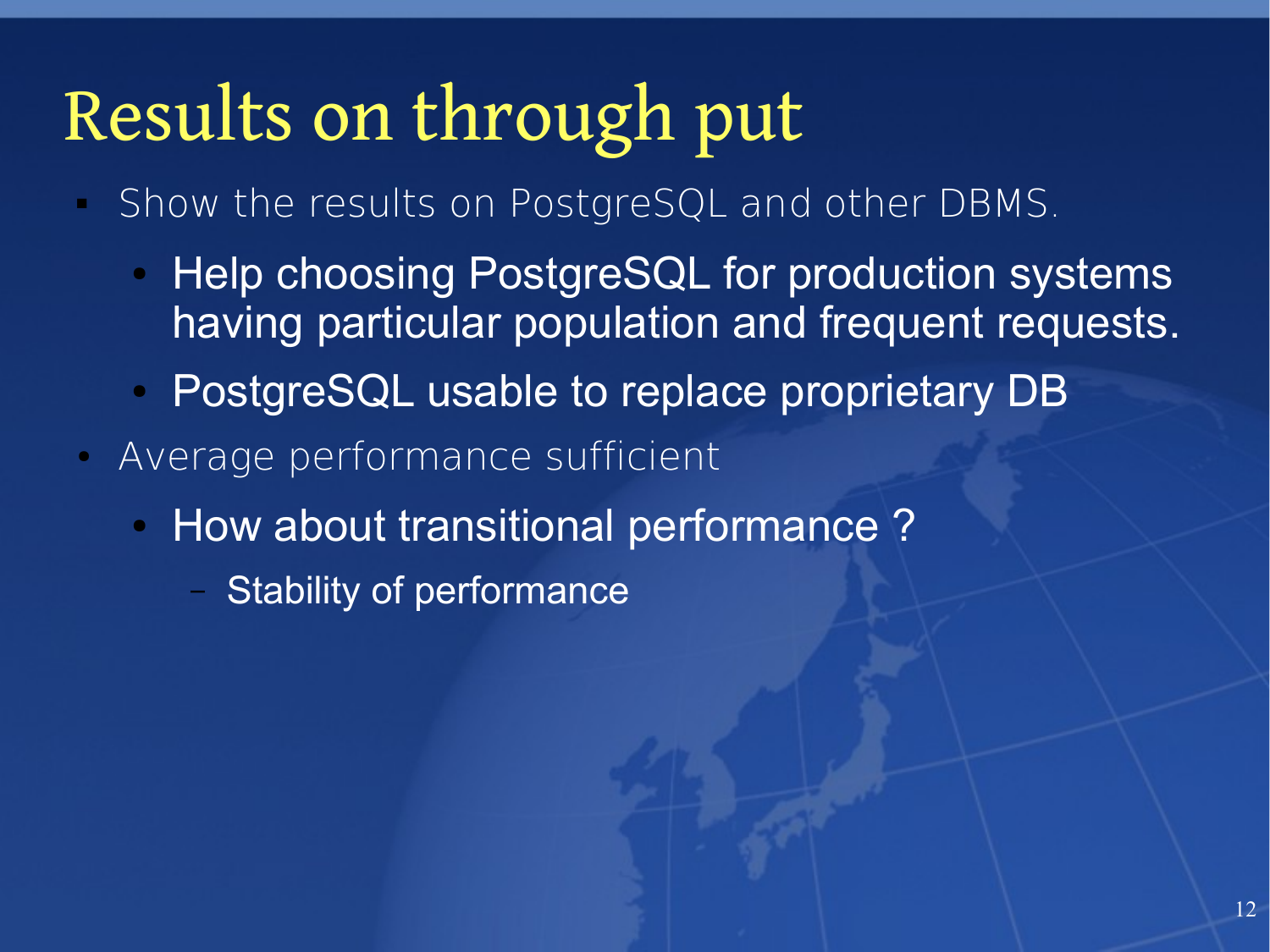## Significance of Perfomance Stability

- If performance is not stable,
	- Query not answered for a long time  $\rightarrow$  trouble
	- Difficult to guarantee minimum performance (e.g. longest response time)
- Observe stability with long-run test.
	- Vacuums and checkpoints done many times
	- Long-run stability evaluated with TPC-W
		- Workload itself stable against time
		- TPC-C increases data population and (in result) workload as time passes.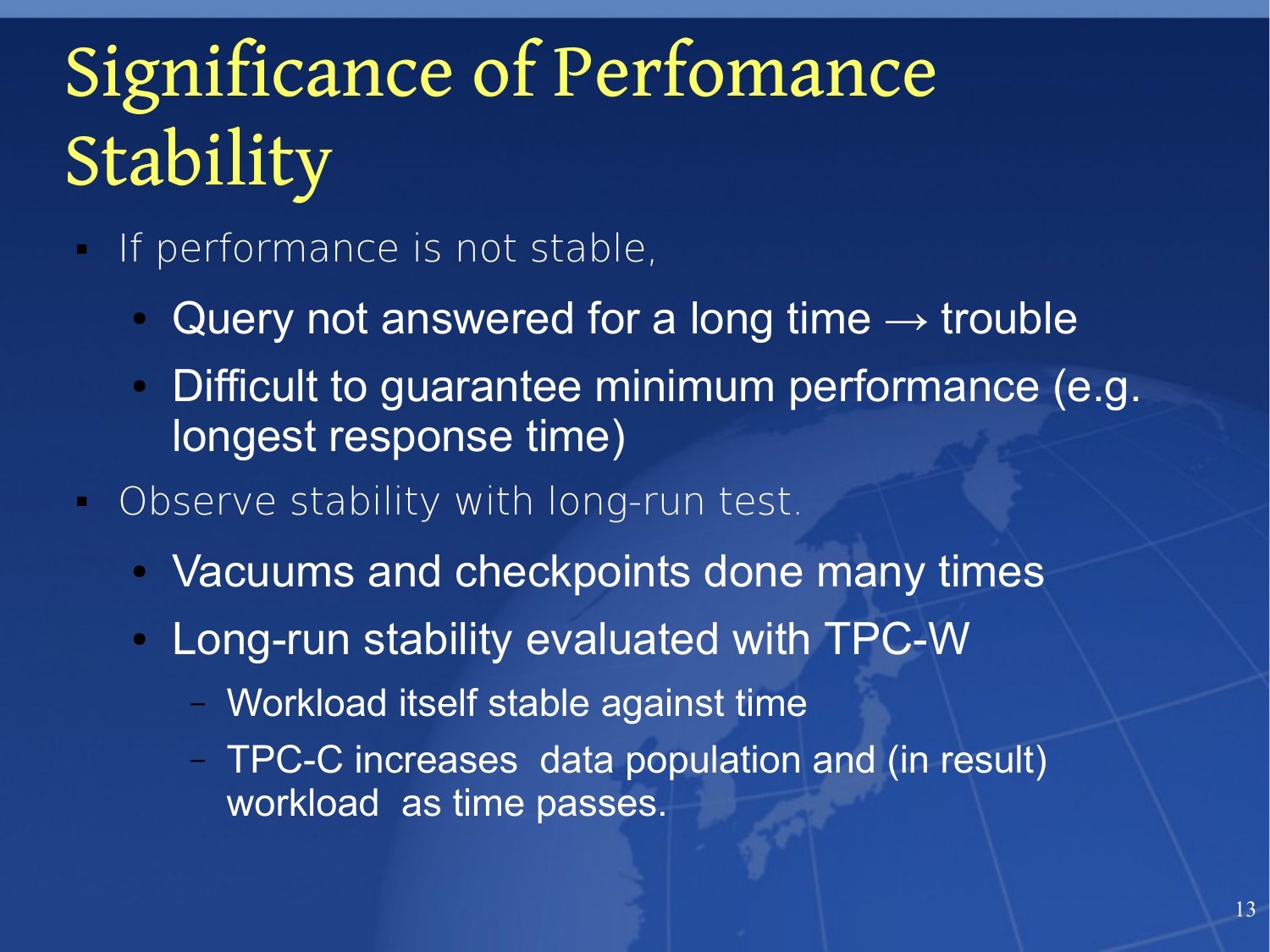## Results on Stability test (1)

- Response stabilized in 8.3
	- 8.2 (Left) glitches caused by checkpoints
	- 8.3 (Right) glitches reduced 20% of 8.2
- **Glitches in 8.2 concerned to be obstacle for production** systems.

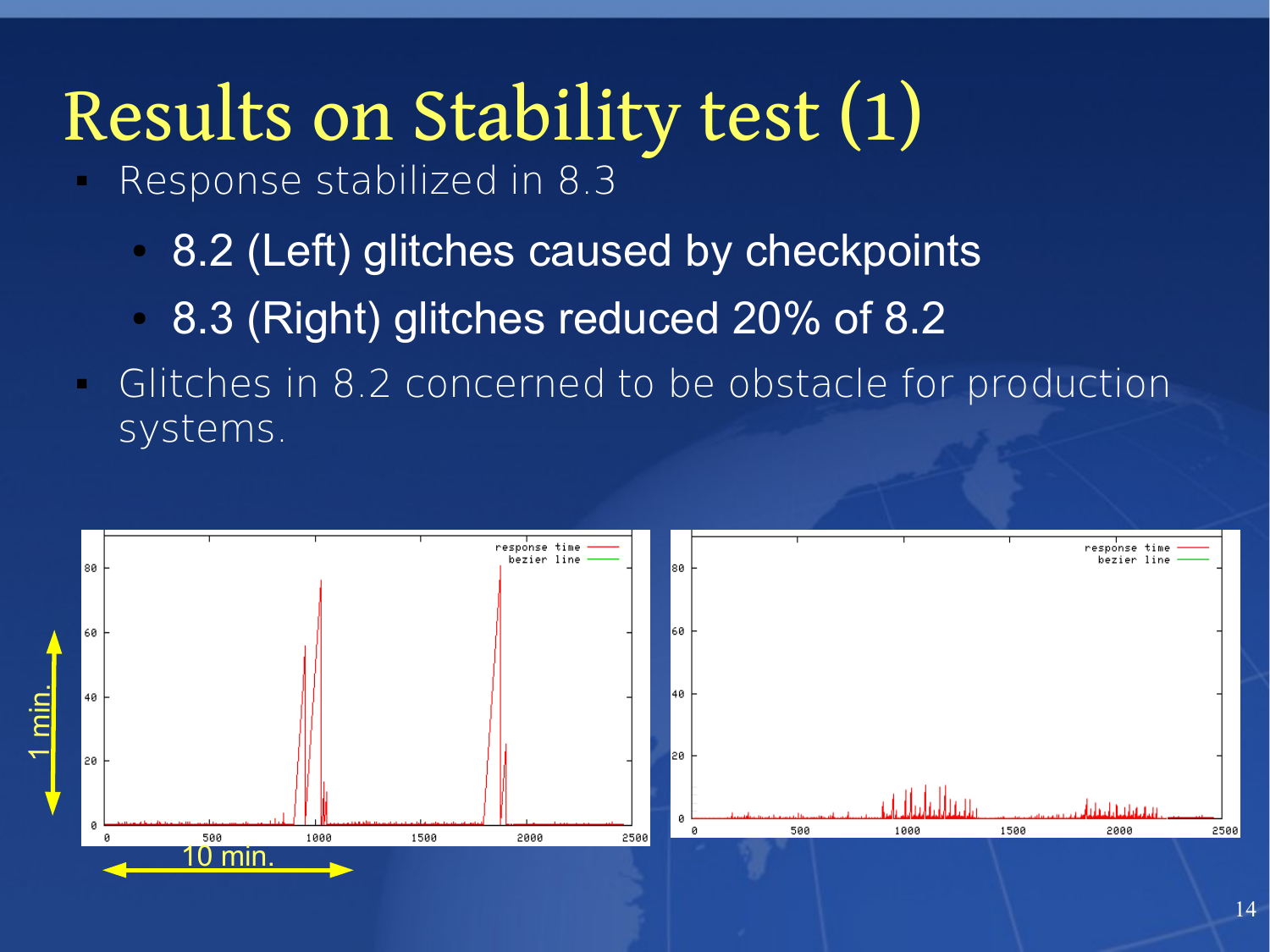## Results on Stability test (2)

- Influence of dead tuples and vacuum op.
	- autovauum=off (Left) 8.2 reduces performance
	- autovauum=on(Right) both cause glitches



\* 2 figures above are referred from 'Let's Postgres' http://lets.postgresql.jp/documents/case/ntt\_comware/2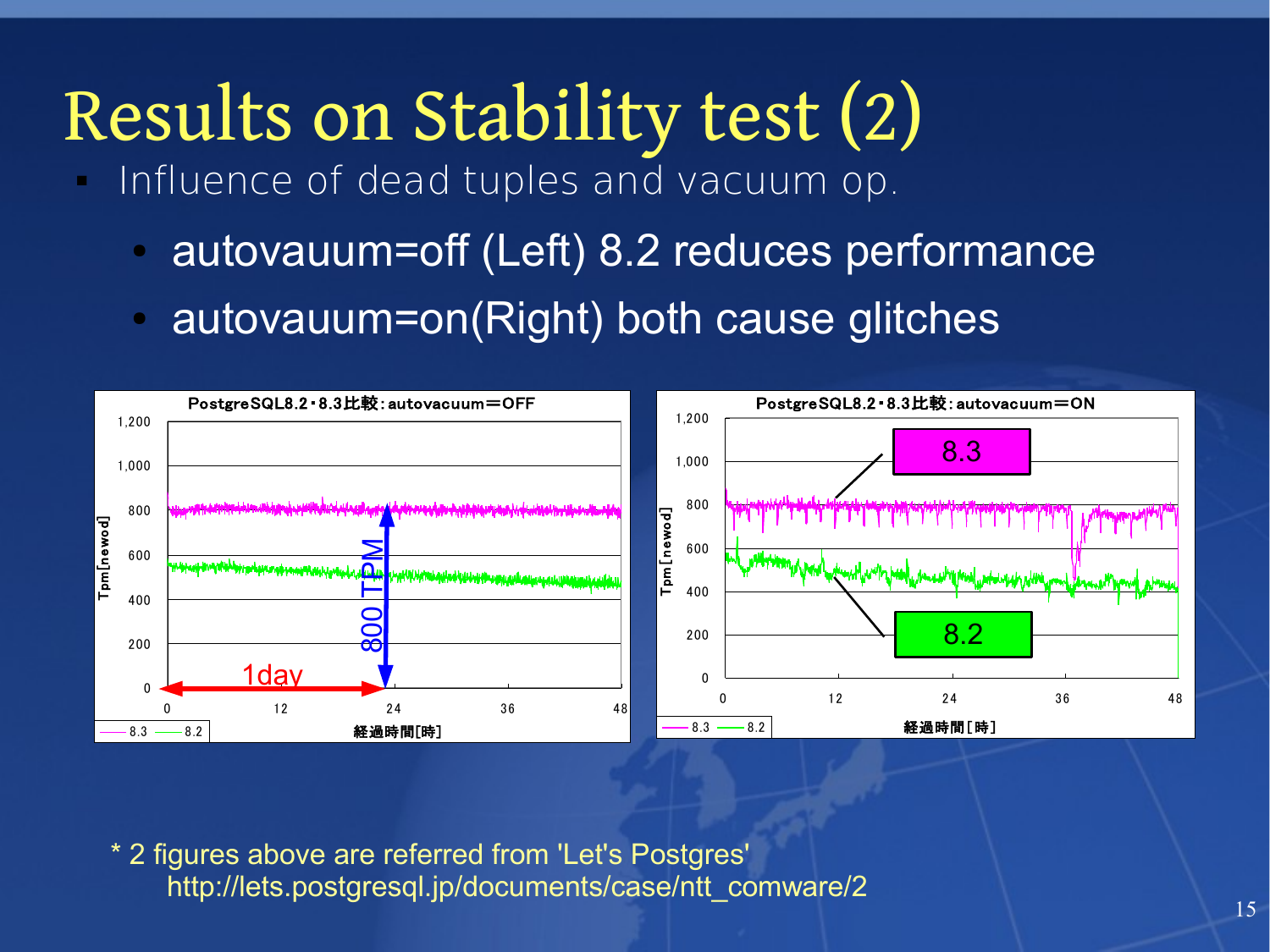## Results on Stability test (3)

- **Improvement by cost-bases vacuum** 
	- Cost-based vacuum smooths through put
		- Vacuum prolonged to 33 hrs from 2 hrs prev. case



\* the figure above is referred from 'Let's Postgres' http://lets.postgresql.jp/documents/case/ntt\_comware/2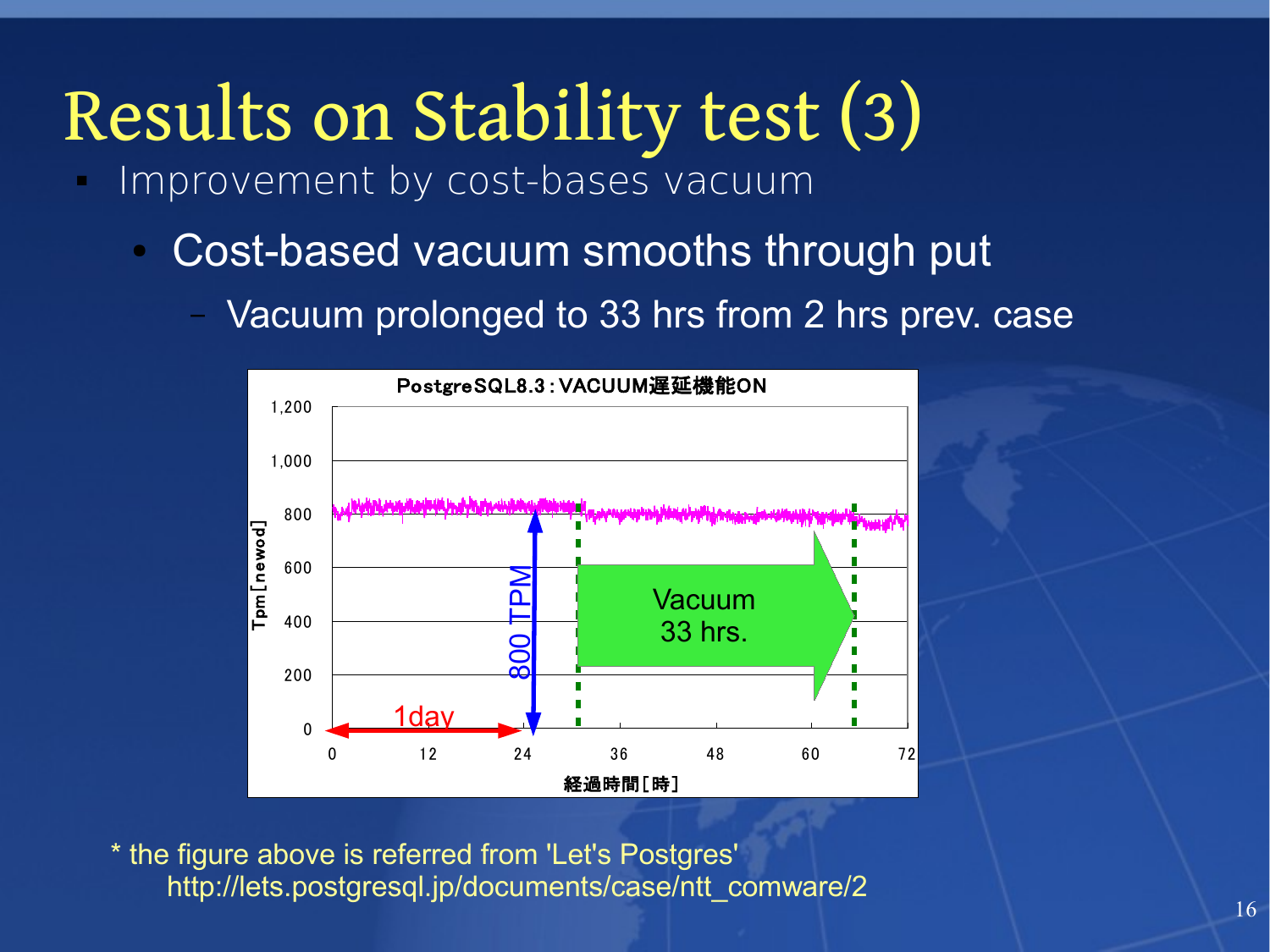#### Summary on Evaluation

- PostgreSQL 8.3 shows enough good performance for our production systems having middle scale DB.
	- SInce 8.3, introduction has been accelerated.
	- Vacuum with HOT and cost-based, time-spread checkpoint are important improvements.
		- Improved vacuum reduces operation design.
- Remaining issues...(including other evaluations)
	- Scalable CPU handling (e.g. for 64 cores)
	- More efficient I/O handling (an evaluation on I/O bandwidth shows that of PostgreSQL is 4 times as commercial DBMS)
	- Shorter recovery time.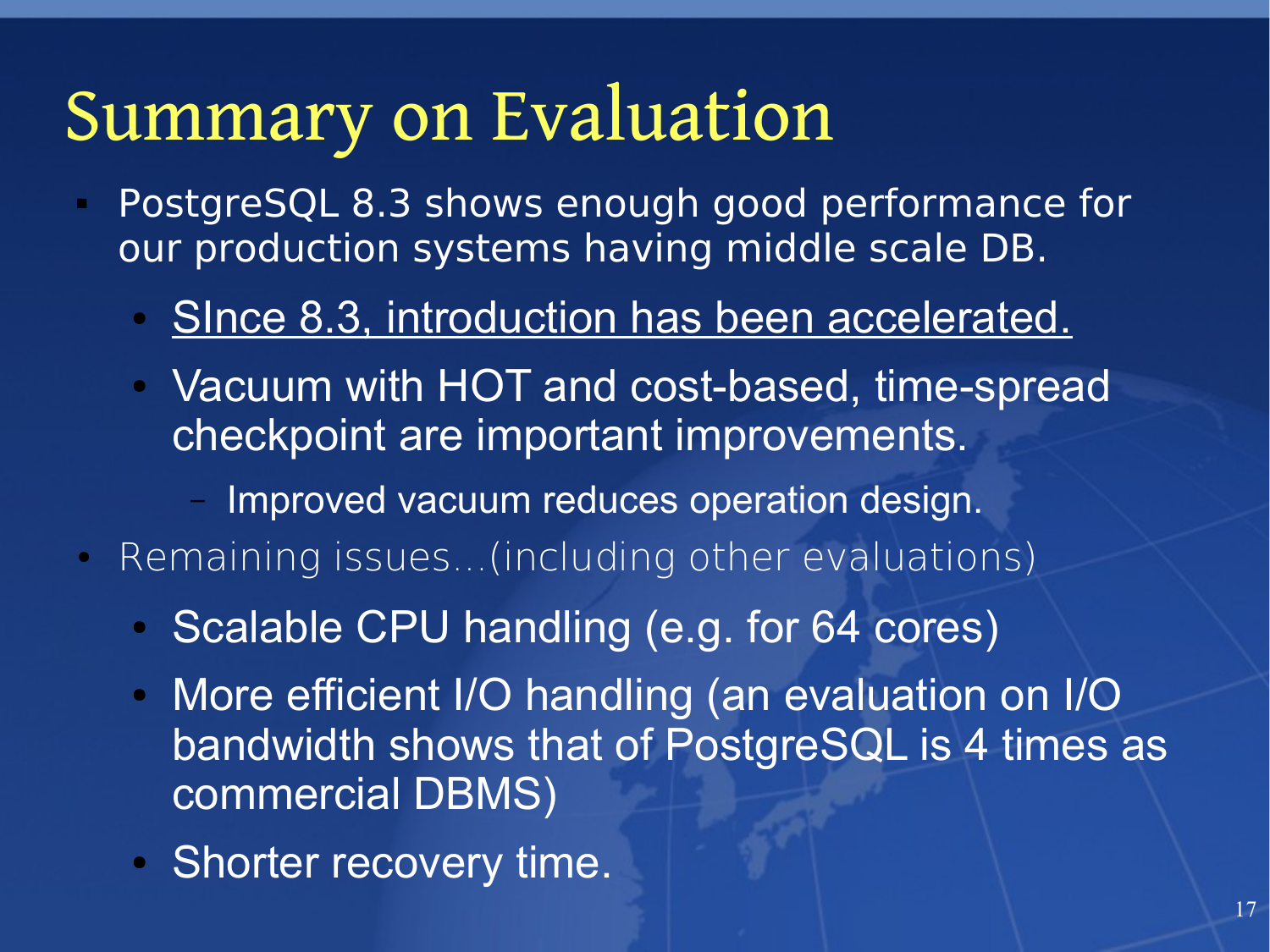#### Evaluations on Operation

- How to evaluate Operation feature?
	- Interview: Operating companies have OSS dept., which we interview their needs.
	- Tech. Support: FAQs hint improvement requests.
		- e.g. PITR operations (setting, take backups, erase dated archive files etc)
- What to evaluate about ?
	- Data Handling: backup (restore), data-load
	- Monitoring: slow queries, statistics etc.
- **This process gives us important insights.** 
	- Information is qualitative not quantitative as thruput, it gives us insights for improvements.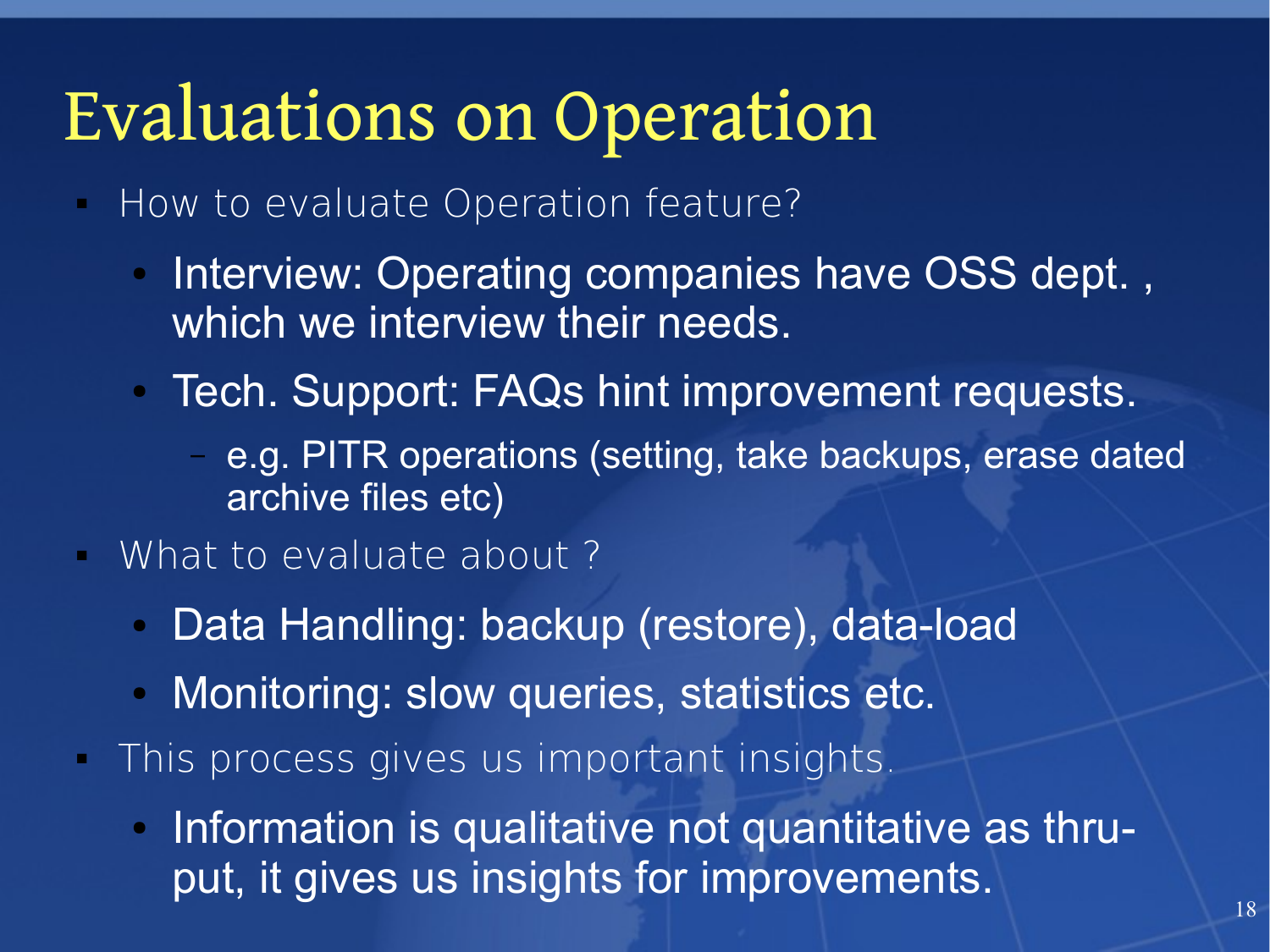#### Evaluations on Data Operation

#### **Backups:**

- Logical: pg dump itself is good enough but not widely used because it doesn't guarantee committed transactions (by nature).
- Physical: PITR method furnished since 8.0, but not easily used because its complex operation.

#### Data loading:

- COPY is useful but not enough fast.
	- In old versions, COPY was not fast enough comparing commercial DBMS.
- Data loading used daily to speed batch jobs partly done by offline.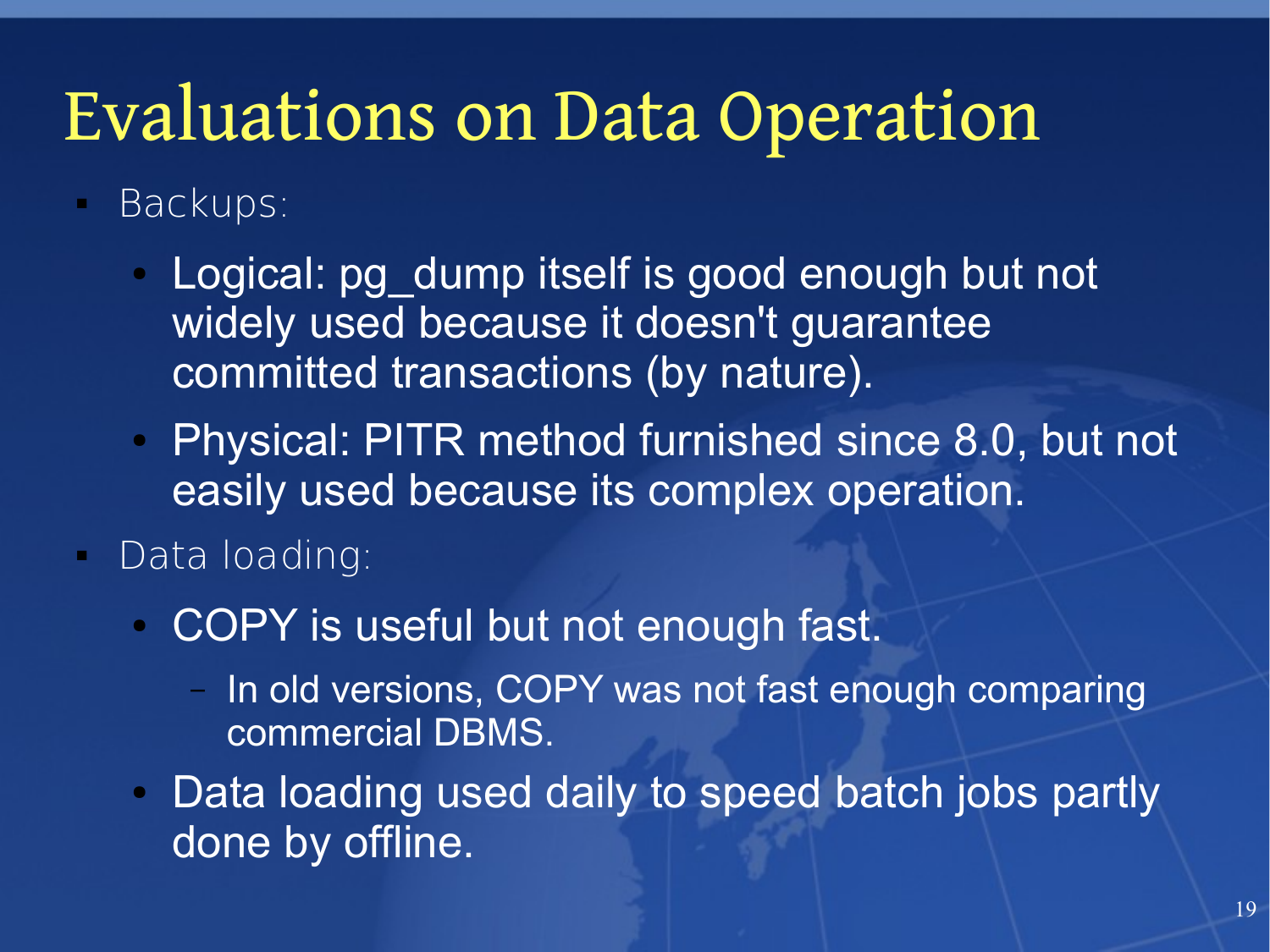#### Evaluations on Data Operation

- Usage of fast Data loading:
	- DB migration for production system done limited time.
	- Speed batch jobs partly done by offline (below)

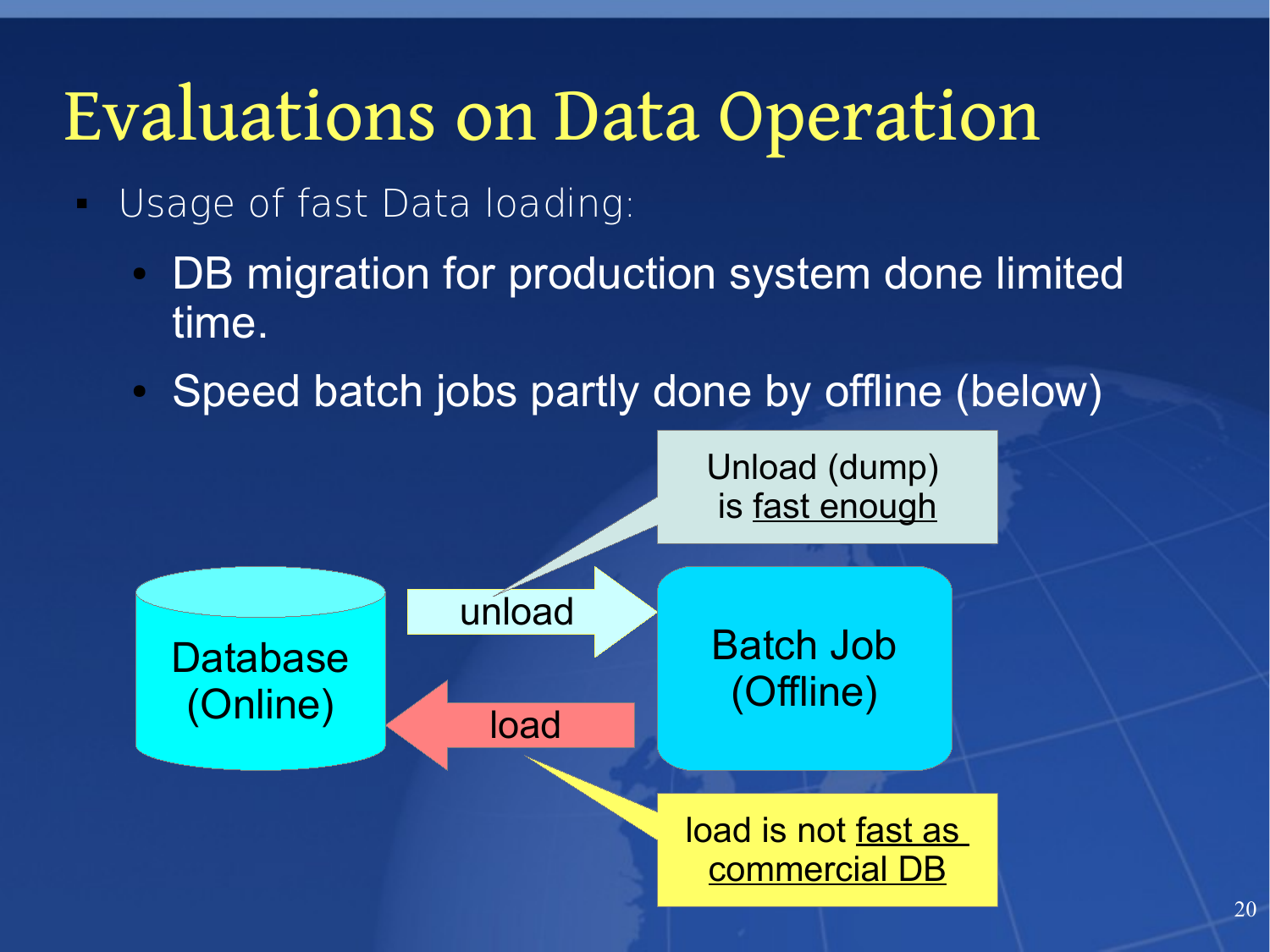### Evaluations on monitoring

**Importance of various Monitoring:** 

- PostgreSQL provides useful data for tuning and trouble shoot via queries, we need external tool that get and collect PostgreSQL's internal statistic data.
	- Some trouble difficult to reproduce, acquired data used for post-mortem analysis by OSSC staff.

| <b>Type</b>                          | Usage                    | <b>Means</b>               | <b>Status</b>                           |
|--------------------------------------|--------------------------|----------------------------|-----------------------------------------|
| Living                               | <b>Fail over Cluster</b> | Process id check           | OK.                                     |
|                                      | Slow query Trouble shoot | <b>Operation logs</b>      | OK.                                     |
| <b>Internal</b><br><b>statistics</b> | <b>Trouble shoot</b>     | <b>Query to PostgreSQL</b> | <b>Need external</b><br>monitoring tool |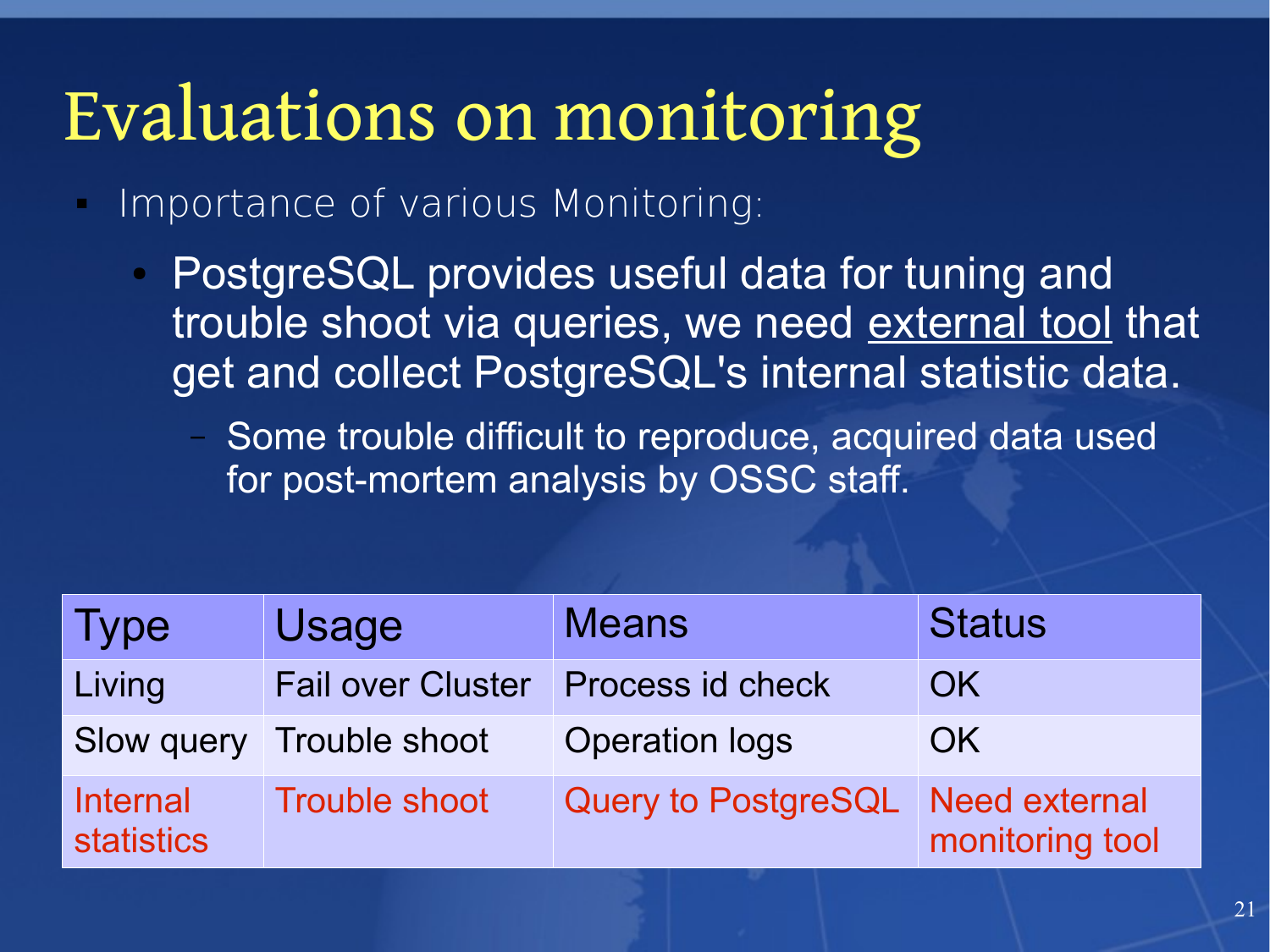### Development

- $\blacksquare$ improvement to PostreSQL core
	- Stability
	- **Availability**
- development of peripheral tools
	- Backup
	- Data loading
	- Monitoring tool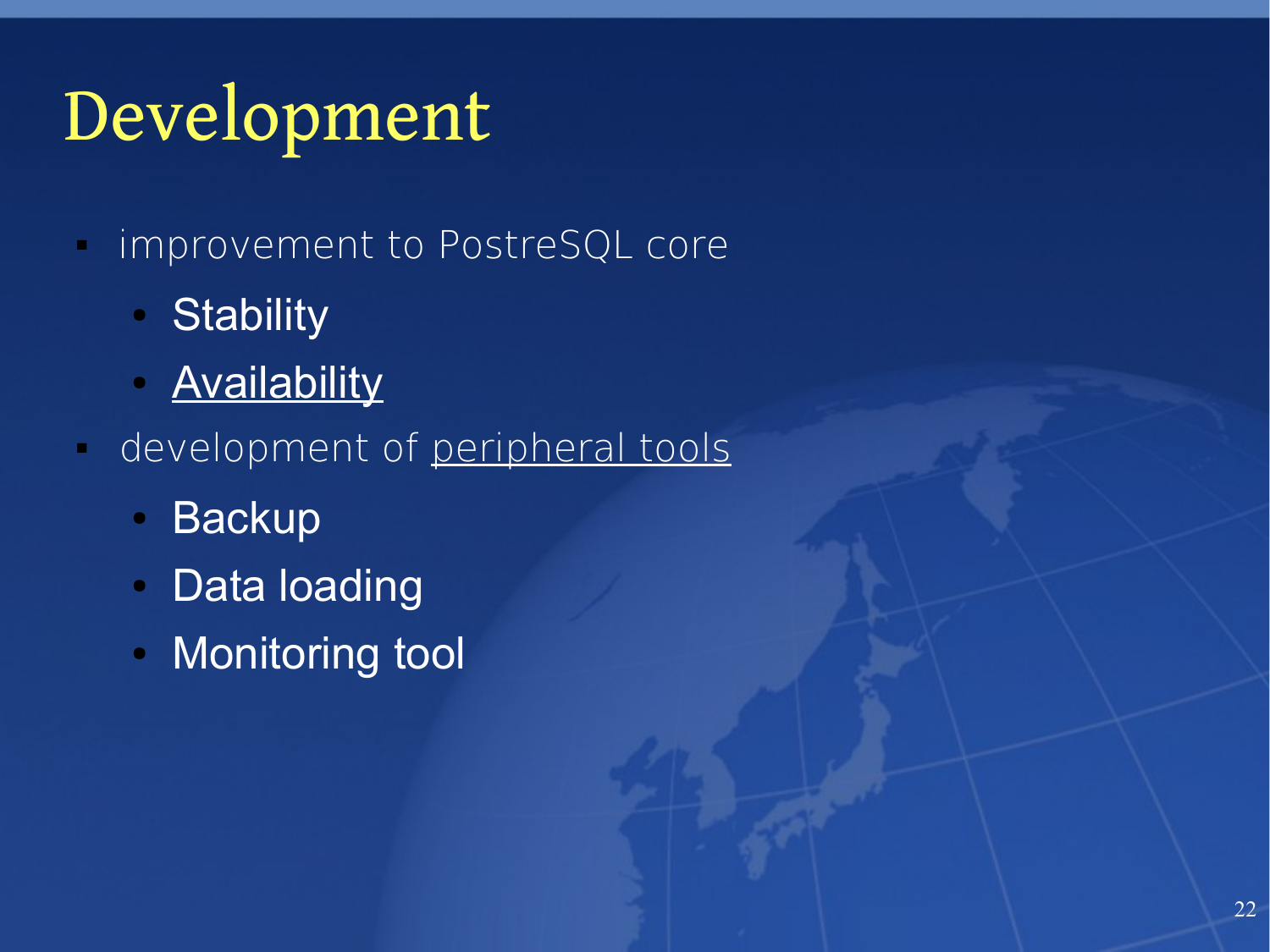## For performance stability

- **NTT OSS Center donated some functionality for Vacuum** and Checkpoints
	- Most of them were accepted to PostgreSQL core
		- Cost-based vacuum
		- multiple concurrent autovacuum processes
		- Checkpoints spread out (smooth checkpoint)
	- These help PostgreSQL performance stability, which accelerate introduction.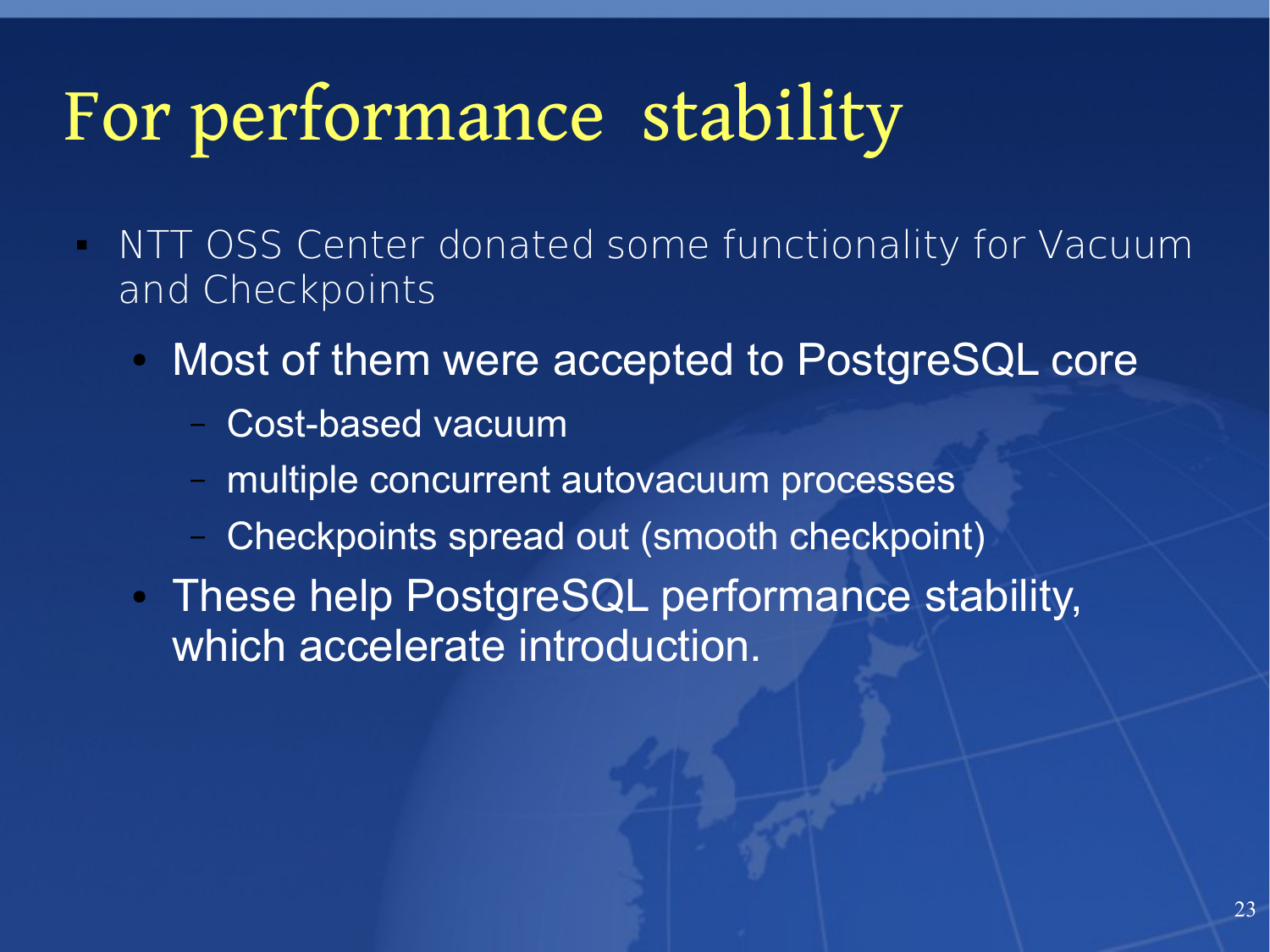### Improve Availability

- About 1/3 NTT systems require fail over within 1 min.
	- Fail over cluster with shared disk requires fsck when swiching, which takes several minutes.
	- Replication clusters using query replication guarantee loss-less fail over, however impose incompatibilities with original PostgreSQL.
- We start to develop stream replication about 2006.
	- At first non OSS product, changed OSS in 2008.
	- Proposal at 2008 PG Con (Mr. Fujii)
	- Streaming replication was implemented in 9.0 (2010)
	- Synchronous mode will be in 9.1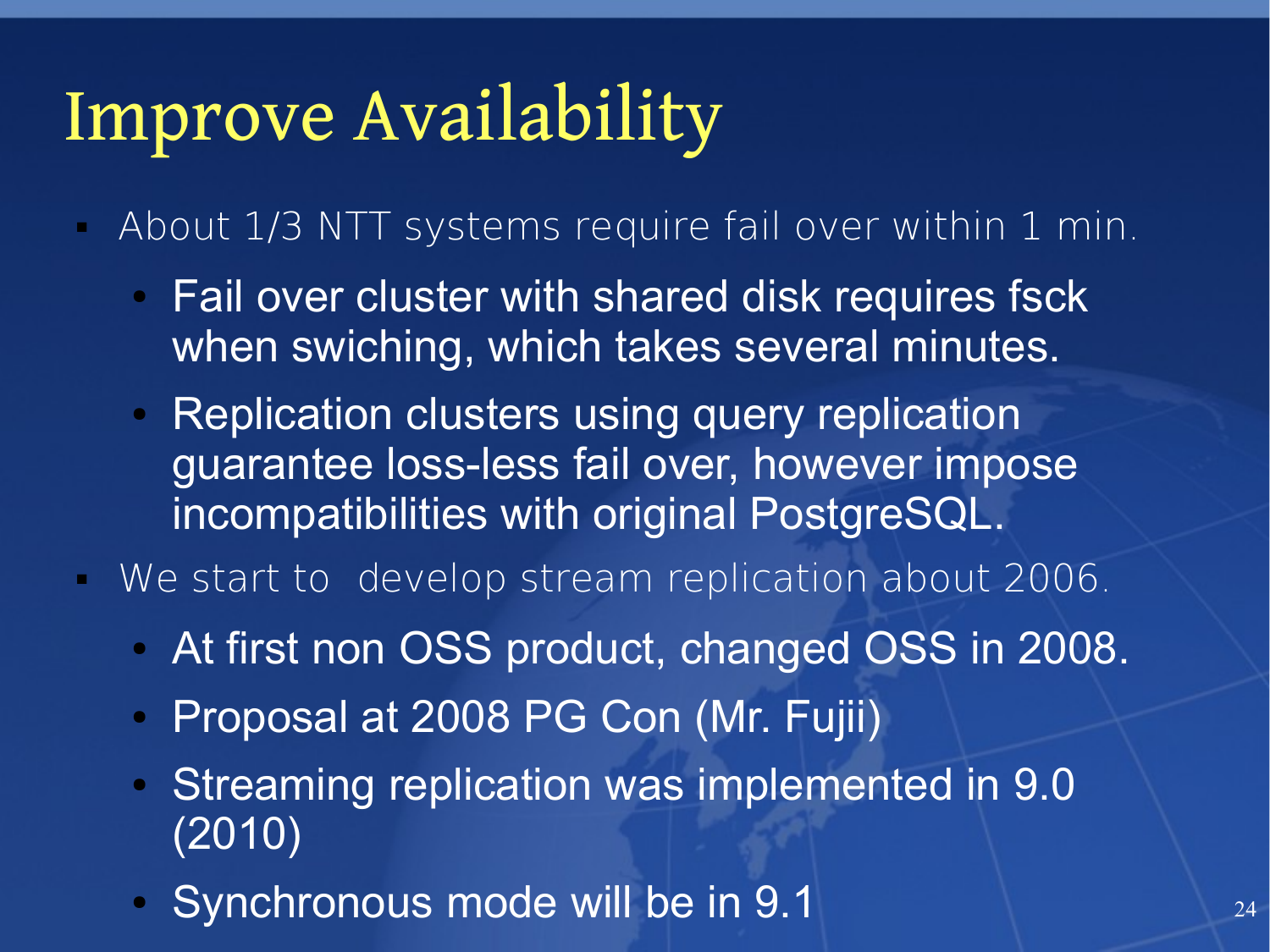## Improve Availability (2)

- Peripheral software for HA has been developed
	- To switch server when failure, Linux-HA (Pacemaker) is used
		- NTT OSSC also uses Pacemaker for High-availability **system**
	- Pacemaker's Resource Agents

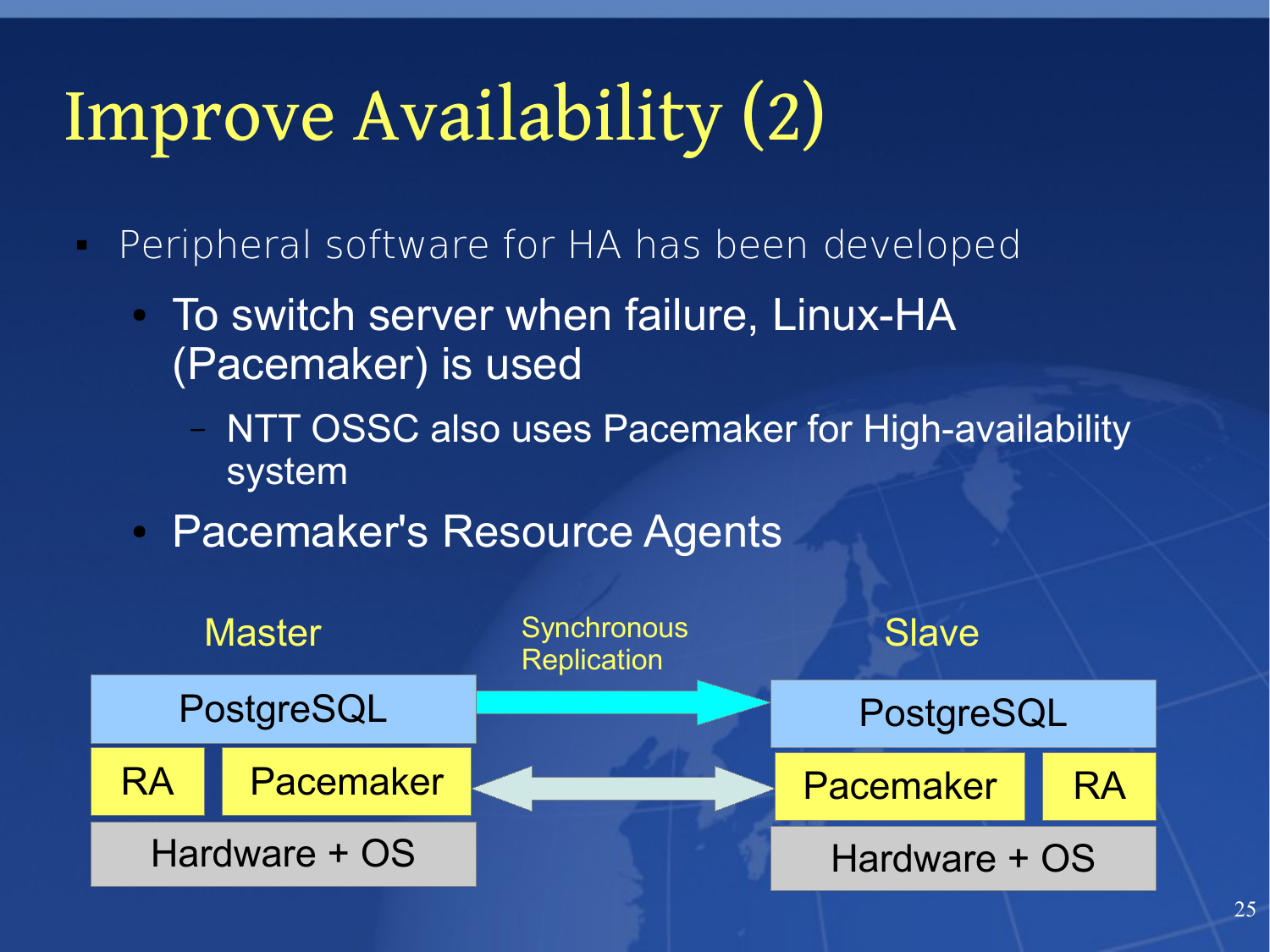## Application of HA Cluster

- **HA Cluster including PostgreSQL with synchronous** Replication expected to be introduced to more reliable systems;
	- **Telecommunication support systems**
	- Trading systems
	- Web commerce with high-availability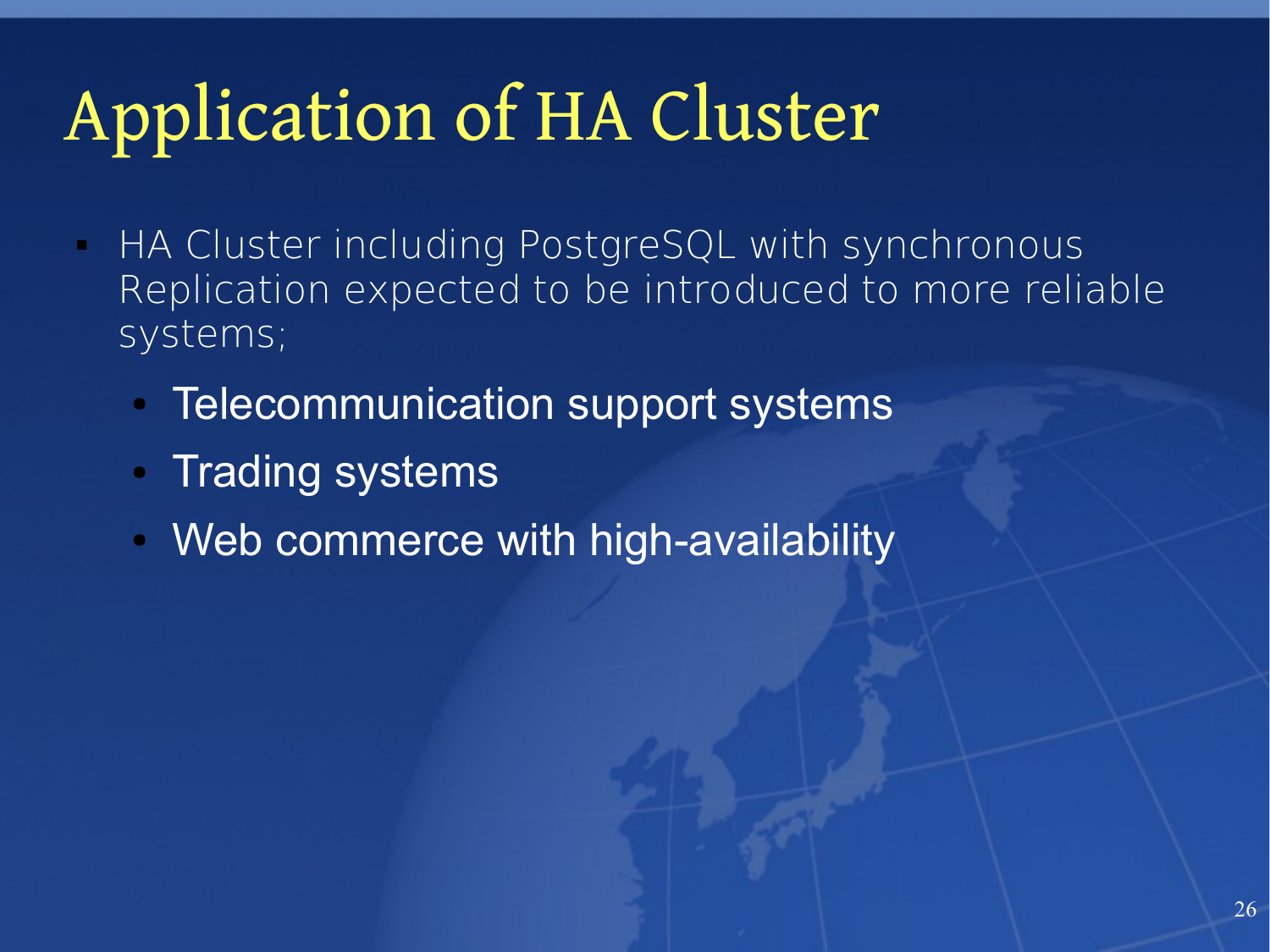### pg\_rman ; backup tool

#### **Motivation** ; FAQ.

- PITR is powerful but complex
	- When expire old archival files?
	- How and from which archives to restore?
- Solution
	- Tool embedded operation know-hows
- 

Pg rman http://code.google.com/p/pg-rman/

- Takes and restores all necessary files to recover with one command
- Back-up files are cataloged.

**Many** 

know-hows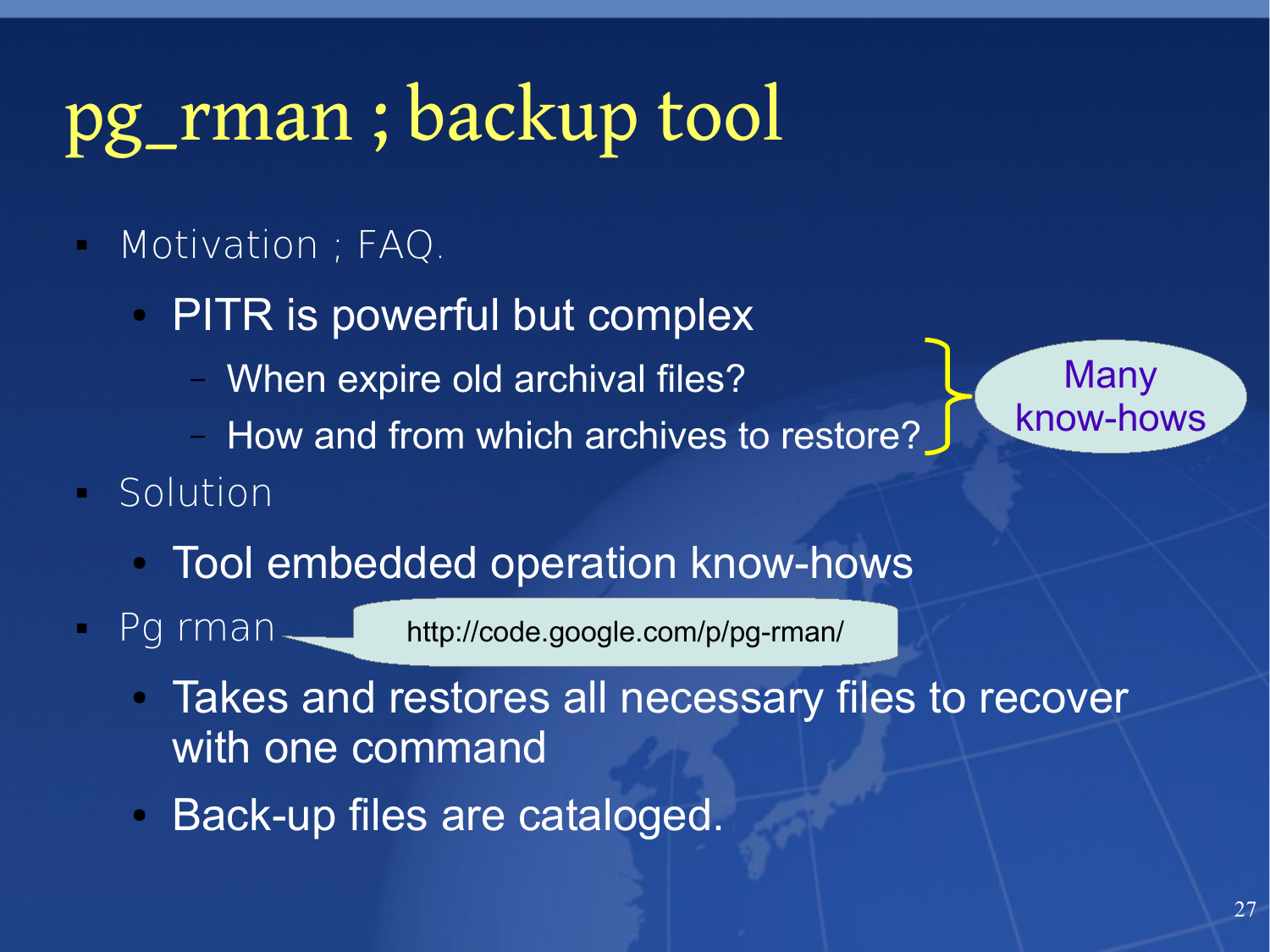## pg\_bulkload; data loader

- **Motivation** ; Data migration speed up.
	- Data migration in production systems should complete scheduled time
		- Data migration duration dominates DB size limit for PostgreSQL
		- COPY was not enough quick (ca. 2005)
- Solution
	- Dedicated Loading Tool; pg\_bulkload
		- Initial and append modes
		- Direct and parallel load
		- Fast index creation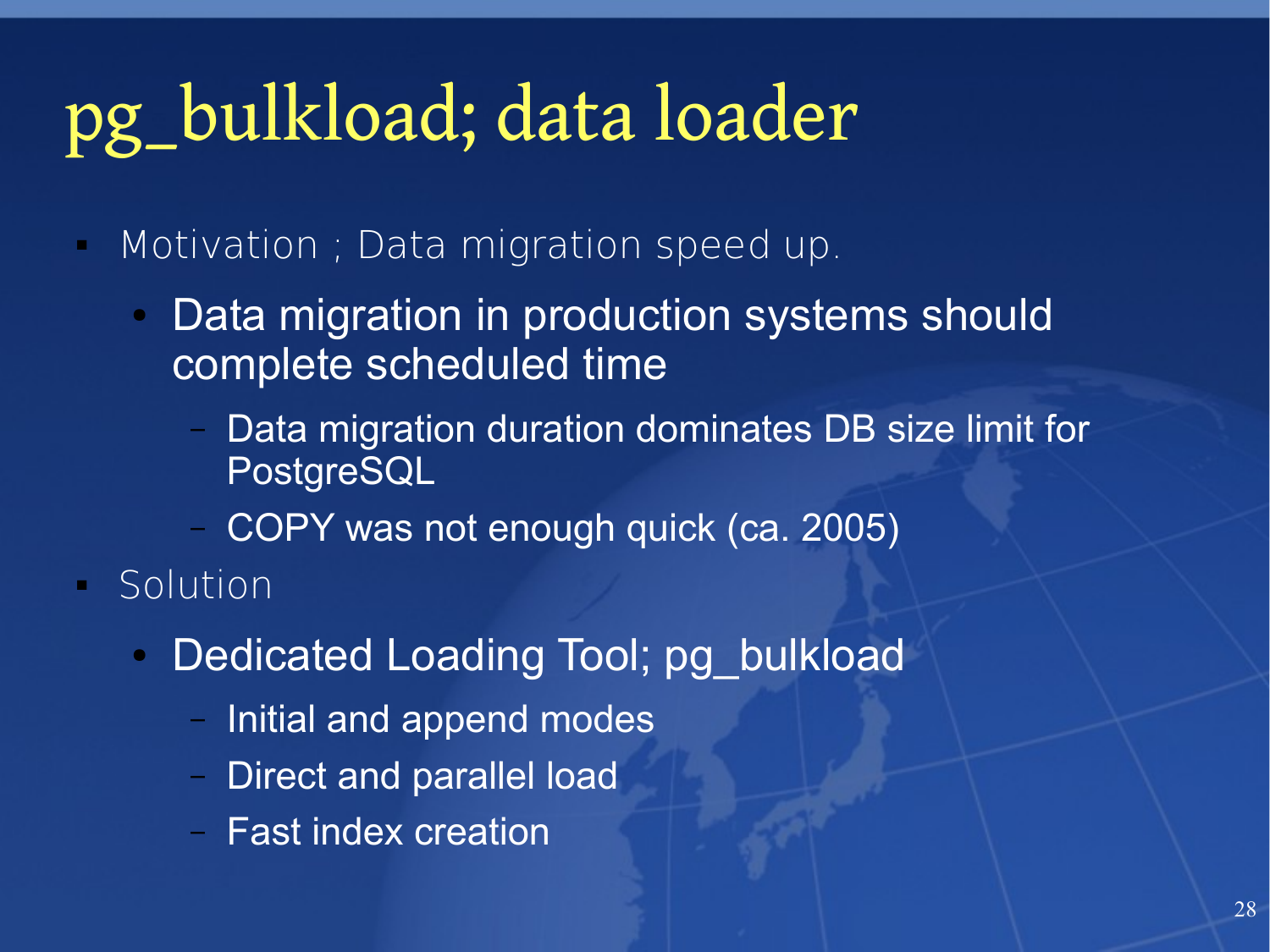## pg\_bulkload; data loader

Pg bulkload is as 2-3 times fast as COPY

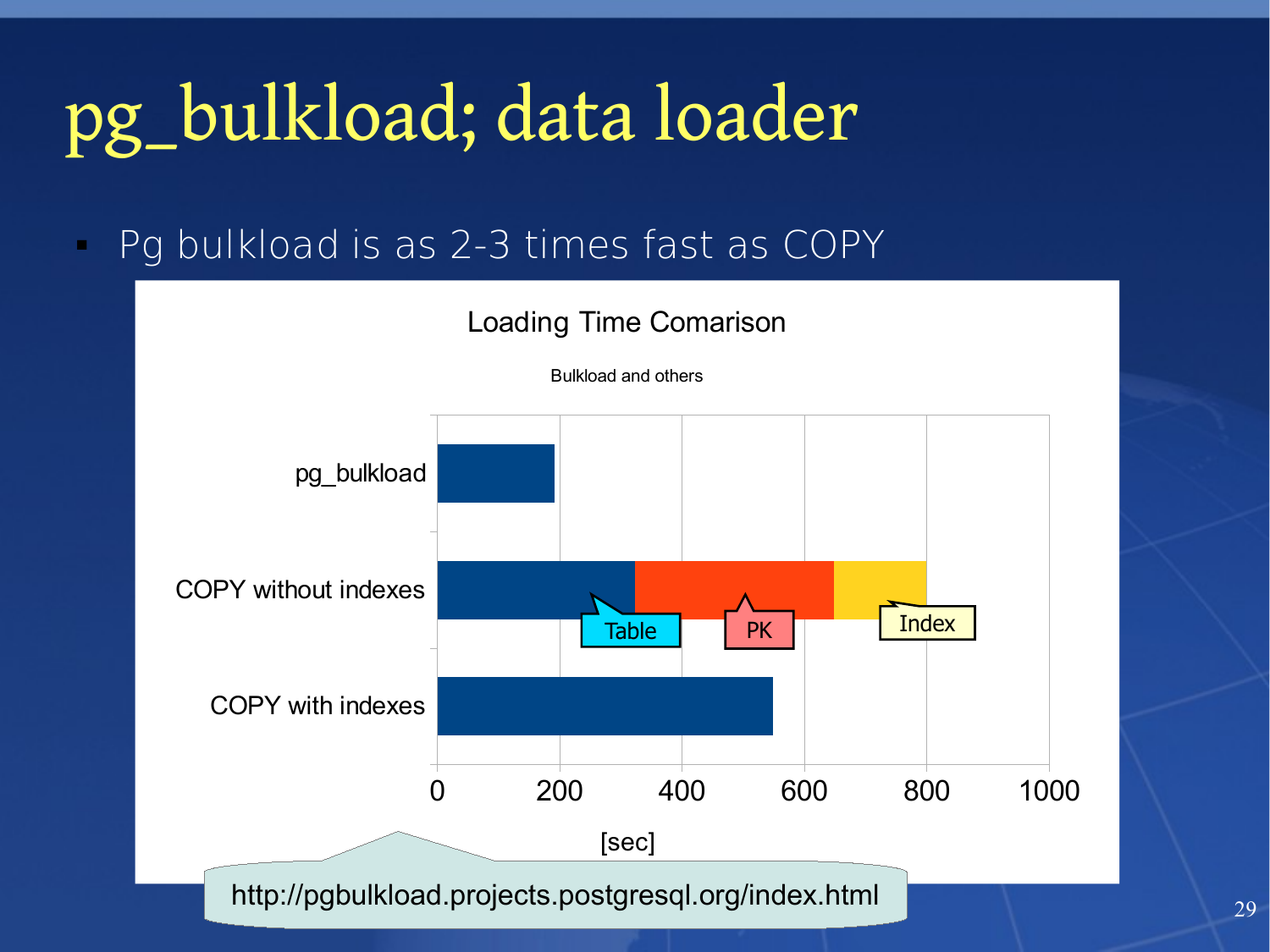## pg\_statsinfo; monitoring Tool

#### Motivation

- Effective support activity
	- Post-mortem analysis
- Handy performance monitor
	- Predict performance trouble beforehand
- Features
	- Statistics collector with low power-consumption
		- Monitoring system runs (partially) on the Production system.
	- Visualize statistics
	- Programmable alert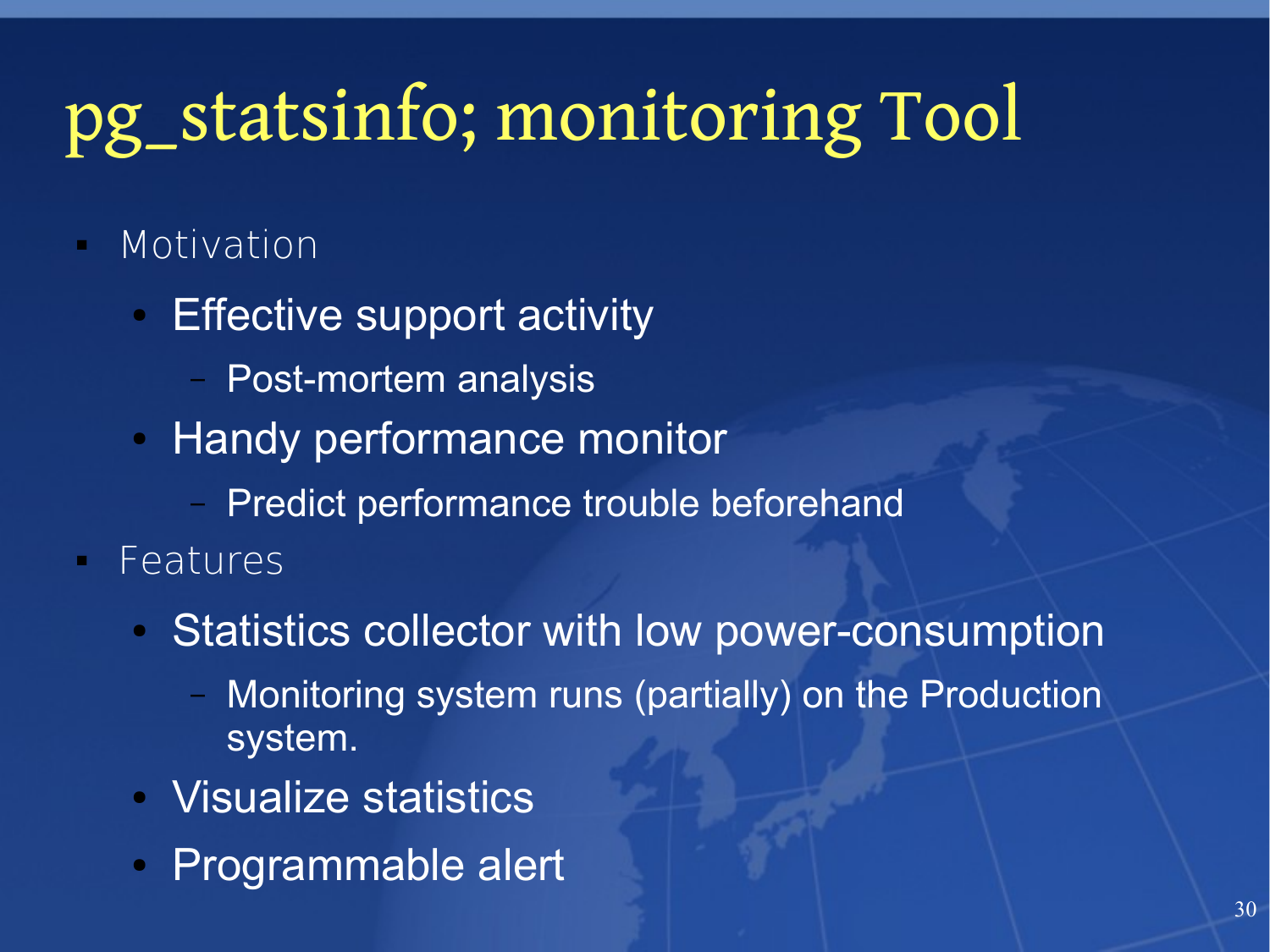## pg\_statsinfo; schematic diagram

- Collected data generate 'Report' and 'Alert'
	- Configuration: statistics collector + message filter for alert
	- Lower consumption: overhead < 3%

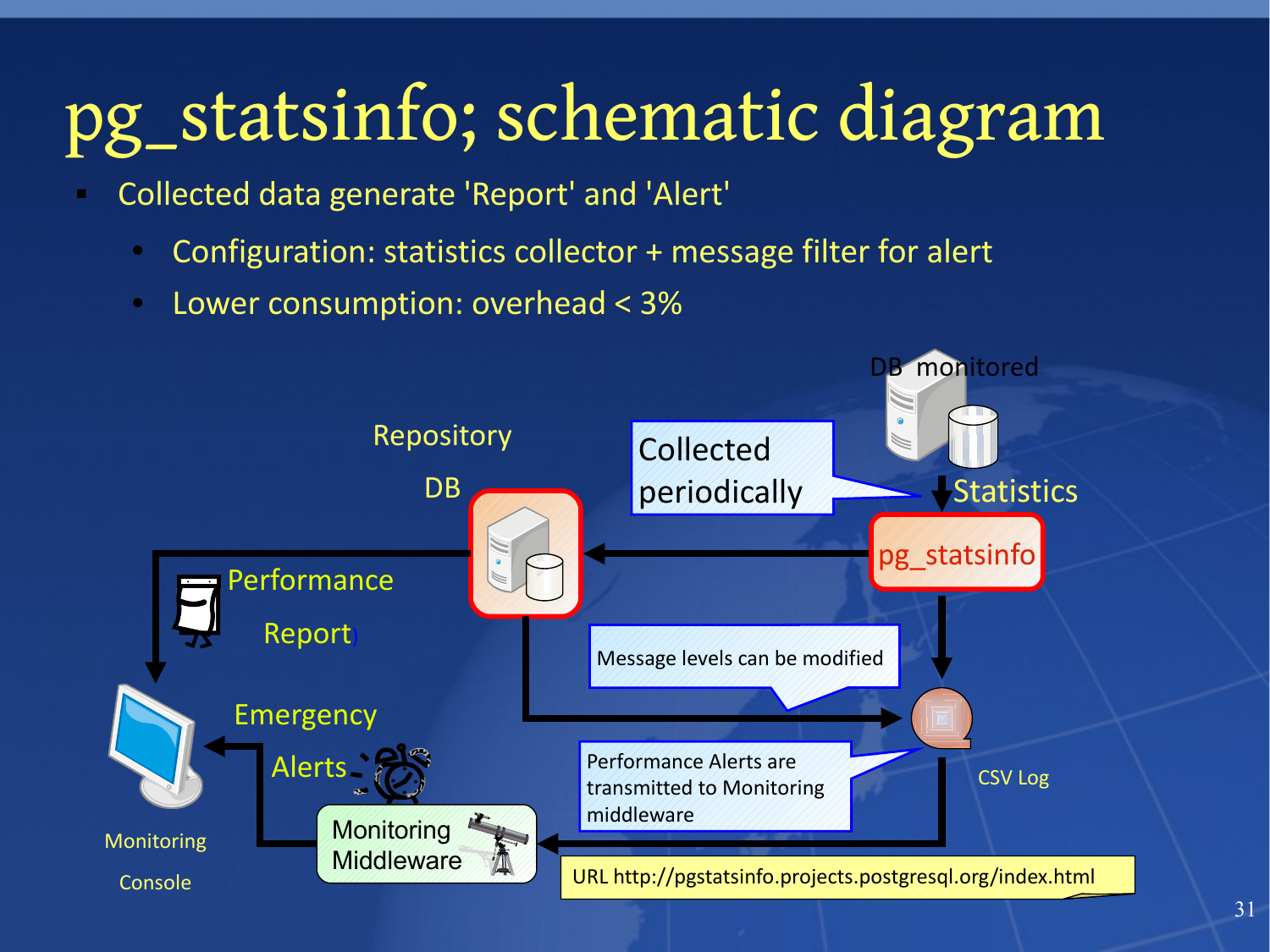### Support Activities

#### **Technical Q and A**

- A few hundreds questions answered a year within 3 business days
- Various questions
	- From usages to trouble issues
- **Consultation** 
	- Migrate from Proprietary DBMS
		- Migration know-hows are cataloged (ca. 50 items; "how to rewrite synonym in Oracle")
	- Performance tuning aids
		- Evaluate particular workloads and suggest tuning methods.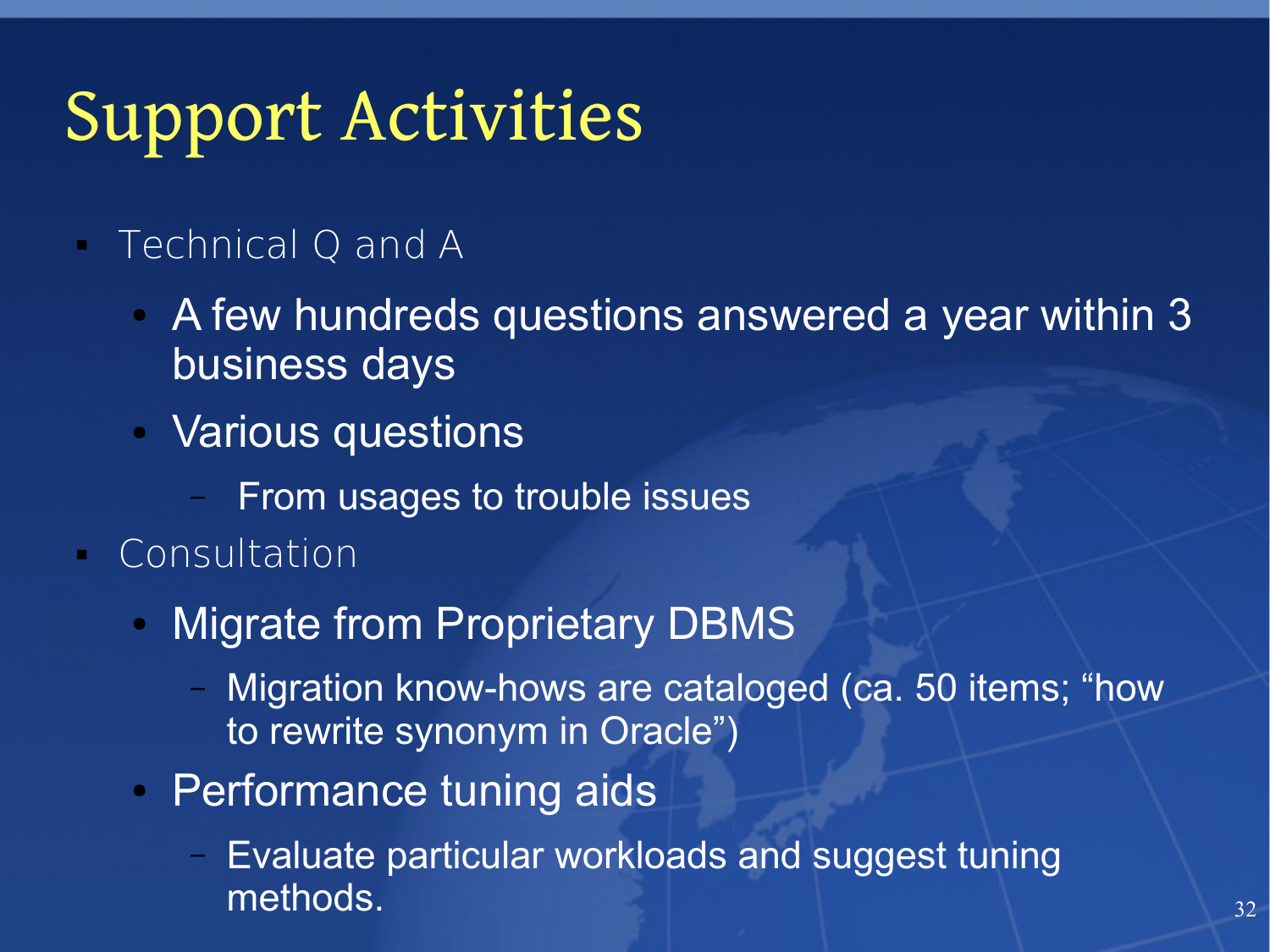#### NTT Cases

- OSS Center has introduced PostgreSQL more than 100 systems; High light specs as follows
	- DB Size: Largest 3TB.
	- Frequency: 1000 TPS (or more)
	- HA: fail over takes less than 1 min. (15" measured)
- Statistical Facts expressed
	- Individual cases are not allowed to open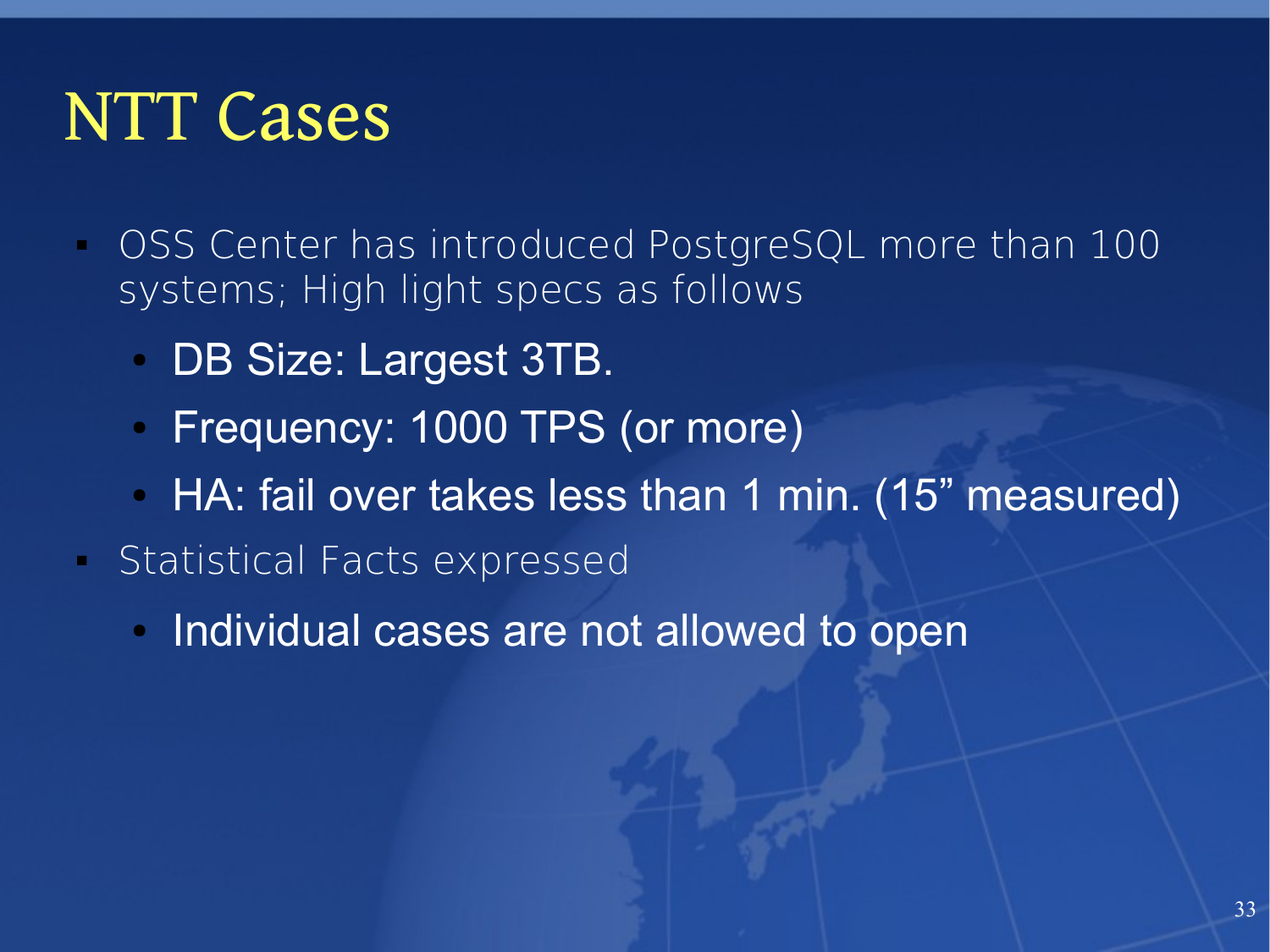### View of NTT's Production systems

- Target of OSS introduction in NTT in-house system
	- NTT runs several hundreds systems
	- Survay shows 80% of system can be introduced PostgreSQL
- **Trend of PostgreSQL introduction** 
	- From small-scale and less available system to large-scale and high available ones

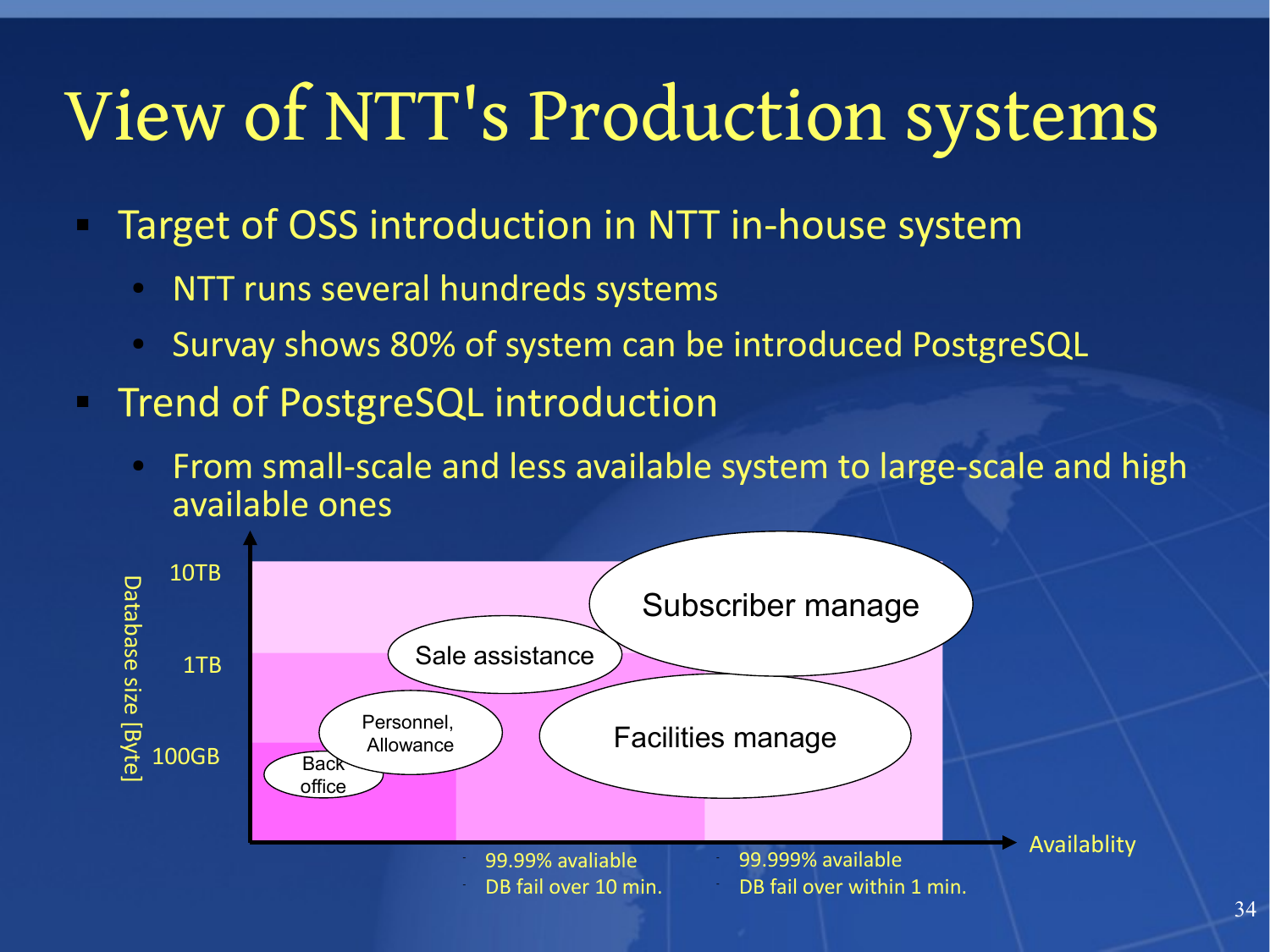### Trend of PostgreSQL Introduction

- About 130 systems introduced PostgreSQL
	- 30-40 systems a year.

#### Introduction to NTT Groups' System

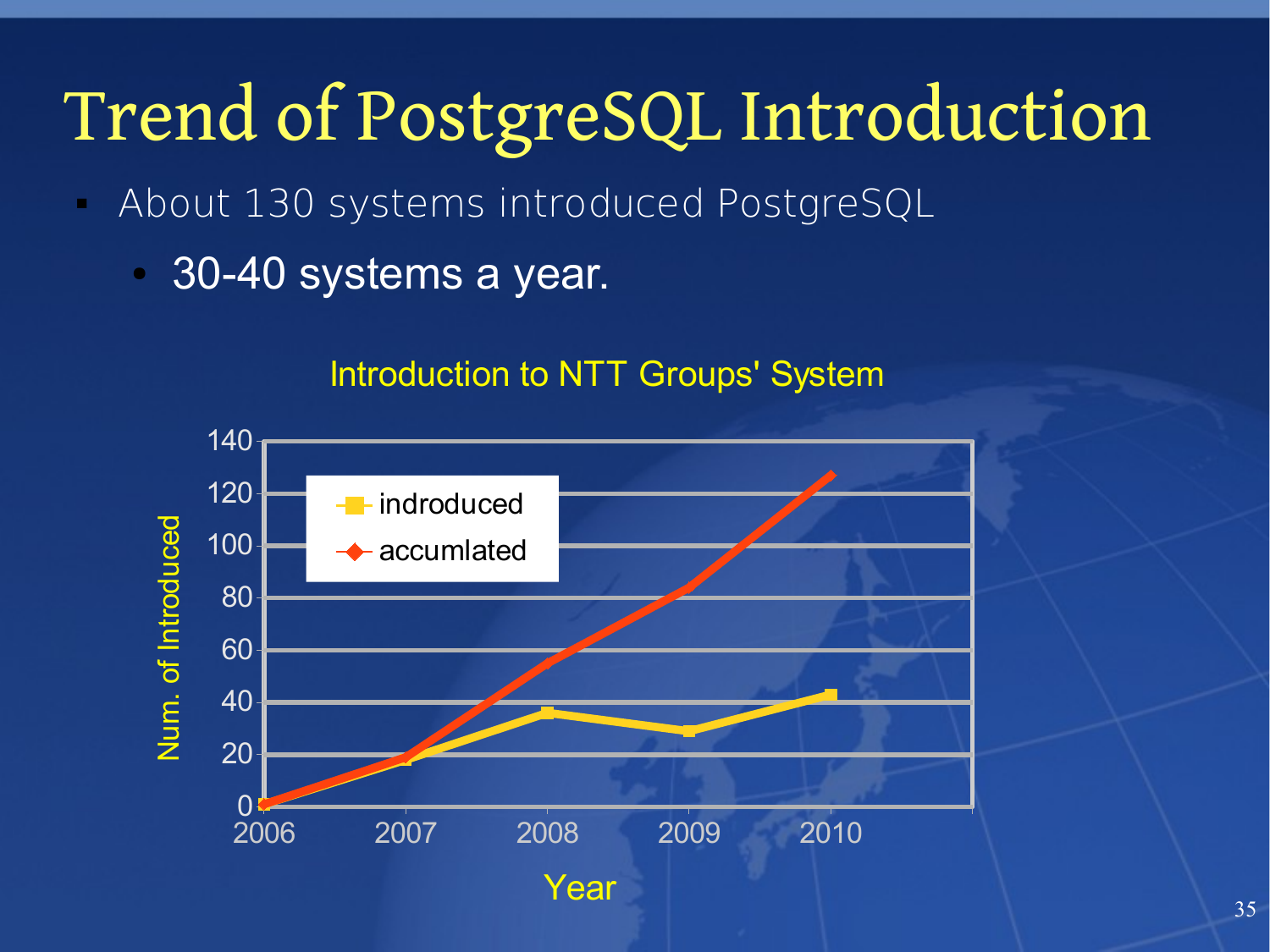#### Expectation

- Federated DB
	- Large DB system consists of many databases.
- Performance for 'internal cloud'
	- Efficient processing is essential
		- CPU scalable
		- I/O bandwith
- **More installation via community** 
	- Many installations improve quality
	- Many use cases accelerate introduction